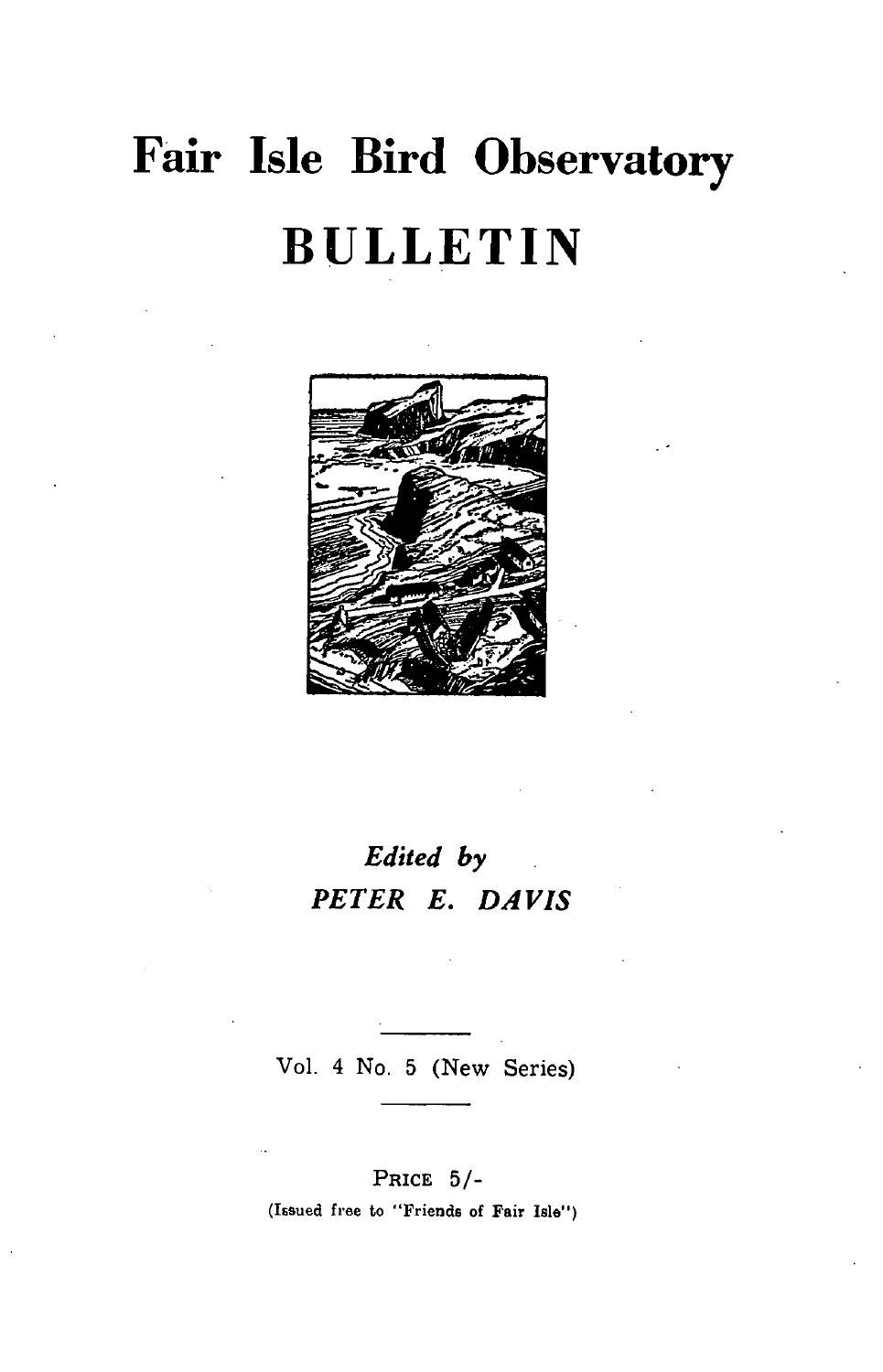# *Fair Isle Bird Observatory Trust*

#### *Trustees*

Dr James W. Campbell; Dr John Berry; Mr A. G. S. Bryson; Dr F. Fraser Darling; Mr James Fisher; Col. W. M. Logan Home; Cmdr. Sir G. Hughes-Onslow, R.N.; Mr G. T. Kay; Professor M. F. M. Meiklejohn; Col. R. Meinertzhagen; Mr E. M. Nicholson; Mr Peter Scott; Dr A. C. Stephen; Sir A. Landsborough Thomson; Professor V. C. Wynne-Edwards. *Chairman* :- Mr Arthur B. Duncan.

*Hon. Secretary:*---Mr George Waterston, 21 Regent Terr., Edinburgh 7. *Hon. Treasurer* :-Mr Ian R. Pitman, 48 Castle Street, Edinburgh 2.

*Warden* :- Mr Peter E. Davis, The Bird Observatory, Fair Isle, Shetland. (Tel.: Fair Isle 8).

*Solicitors* :-J. & F. Anderson, W.S., 48 Castle Street, Edinburgh 2. *Auditors* :-Lindsay, Jamieson and Haldane, C.A., 24 St Andrew Square, Edinburgh.

*Bankers* :-The Bank of Scotland, 64 George Streeet, Edinburgh 2.

*ANNUAL SUBSORIPTION* - *"Friend of Fair Isle"* - *ONE GUINEA.* 

*Please support by Donation or Legacy-*

#### THE FAIR ISLE BIRD OBSERVATORY ENDOWMENT FUND.

'With the generous help of the Pilgrim Trust, the Observatory Trustees have established an Endowment Fund for Ornithology and Bird Preser-<br>vation in Scotland. The objects are :—To establish the Fair Isle Bird Observatory on a permanent financial basis; to extend Fair Isle research methods to other stations in Scotland; and finally to develop Bird Sanctuaries and Bird Protection in general.

Capital subscnbed to the Fund will be held as a permanent Endowment by the Trustees and cannot be spent. Income from the Fund will be carefully used by the Bird Observatory Executive Committee in keeping with the above objects.

Please write to the Hon. Secretary for particulars.

GEORGE WATERSTON, *Hon. Secretary.* 

21 Regent Terrace, EDINBURGH 7.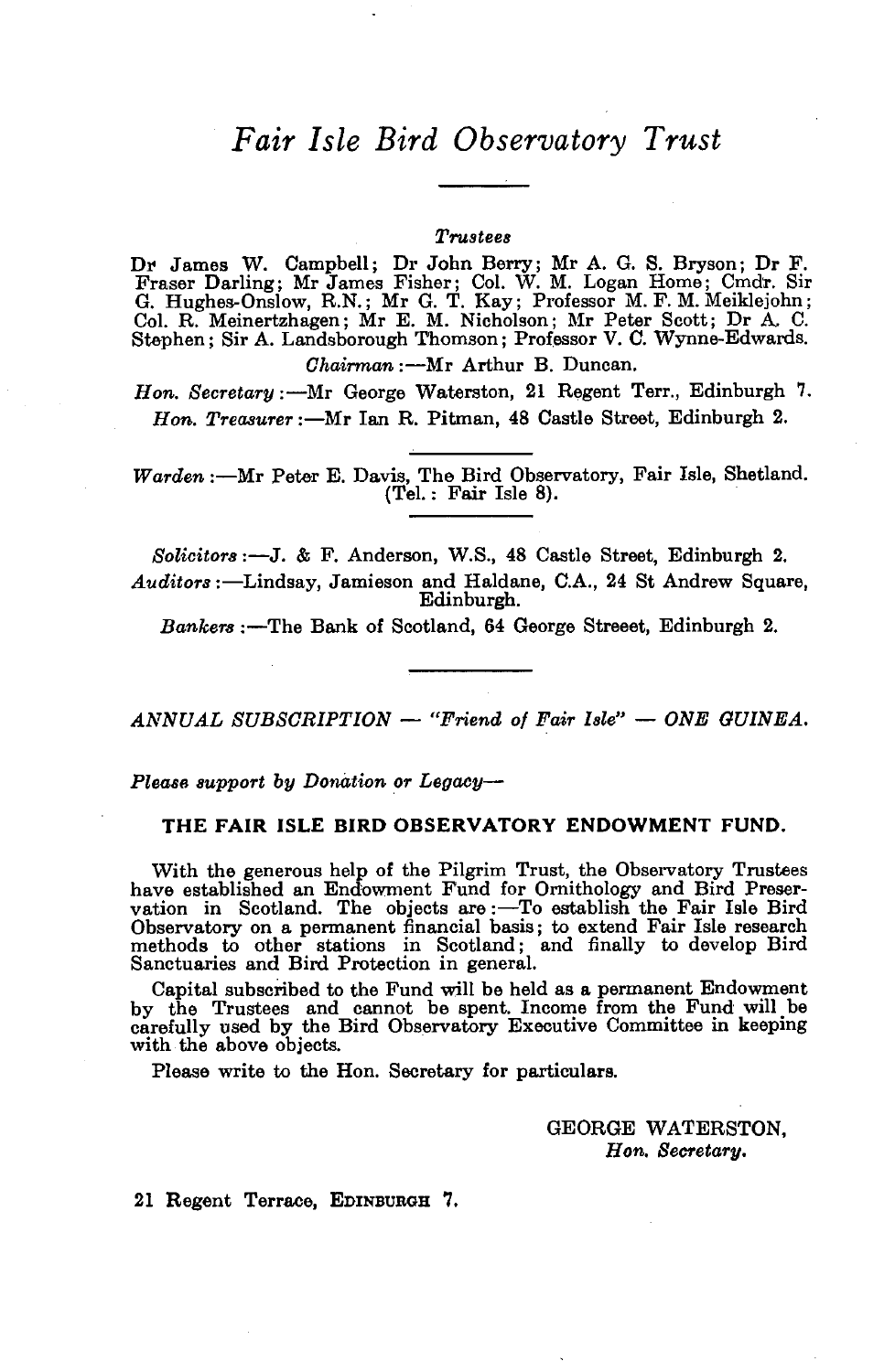# *FAIR ISLE BIRD OBSERVATORY BULLETIN*

| Vol. 4 No. 5 (New Series) |  |  |  |  |  |  |  | DECEMBER, 1960 |  |
|---------------------------|--|--|--|--|--|--|--|----------------|--|
|---------------------------|--|--|--|--|--|--|--|----------------|--|

# *CONTENTS*

|     |                                                                                                   | Page             |
|-----|---------------------------------------------------------------------------------------------------|------------------|
|     | 52. Booted Warbler at Fair Isle                                                                   | 127              |
|     | 53. Arctic Warblers at Fair Isle<br>and the state                                                 | 127              |
| 54. | Greenland Redpolls and Lapland Buntings                                                           |                  |
|     | in Autumn 1959                                                                                    | 128              |
|     | 55. Autumn Migrants at Fair Isle and Foula, 1959                                                  | 134              |
| 56. | Recent Recoveries of Birds Marked at Fair Isle<br>$\mathbf{r}$                                    | 146 <sup>°</sup> |
| 57. | Recaptures of Local Birds at Fair Isle in 1959                                                    | 149              |
| 58. | Bird Notes from Haroldswick, Unst, Autumn 1959                                                    | 150              |
| 59. | Shetland Bird Notes, June 1960<br>$\ddotsc$                                                       | 152              |
|     | 60. Various Records from Shetland<br>$\ddotsc$                                                    | 154              |
| 61. | Migration on North Ronaldshay, Orkney,                                                            |                  |
|     | in August 1959<br>$\cdots$                                                                        | 155              |
|     | 62. A Grey Seal Recovery<br>$\mathbf{1}$ , $\mathbf{1}$<br>$\ddotsc$<br>and the con-<br>$\ddotsc$ | 156              |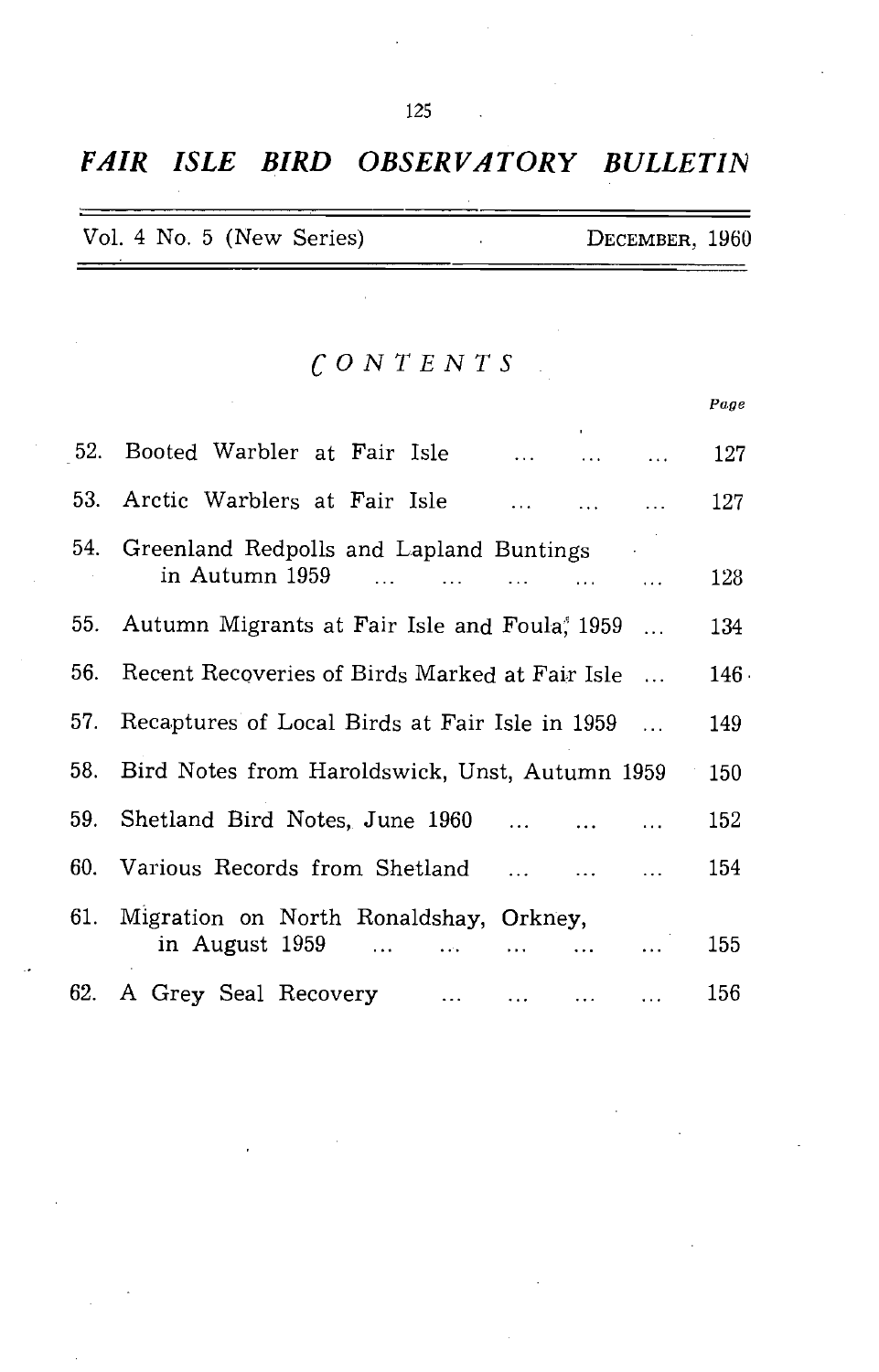#### **52. Booted Warbler at Fair Isle**

As already reported in *Brit. Birds* 53: 123-125, a specimen of the Booted Warbler *Hippolais caligata* was taken in the gully trap on the morning of August 29th 1959. It was released at North Haven and was seen again in nearby cliffs on the 31st. The species breeds from the Moscow area eastwards across central Eurasia, and normally winters in India. The occurrence was the second for Fair Isle and Britain-the first was collected by George Stout of Field on September 3rd 1936~and the third for western Europe; there was one taken at Heligoland on September 28th 1851.

This small warbler was remarkably lacking in distinctive features. It had sandy-grey upper parts, with a poor buffishwhite supercilium and orbital ring, buff-white webs to the outer rectices, and mainly silvery-white under parts. The chief distinctions from the similar Olivaceous Warbler H. *pallida* lay in the smaller size, narrower bill, and slight differences of wing-formula. Our bird was in rather worn plumage. Its wing measured 62.5 mm., and its weight was 8.4 grammes.

P. D.

#### **53. Arctic Warblers at Fair Isle**

Before the Bird Observatory was established in 1948 there had been six specimens of the Arctic or Eversmann's Warbler *Phylloscopus borealis* collected at Fair Isle, and one or two others reported seen. The dates ranged from a very early bird on July 30th in 1928 to a very late one on October 18th in 1913, but the rest were all in the second half of September. Since 1948 there had been only three substantiated records; sightrecords on August 27th 1951 and September 21st 1954, and a single' capture on September 2nd 1954. It was therefore most unexpected that we should catch three individuals in September 1959, on the 1st, 8th, and 17th.

This is a most attractive little leaf-warbler; with bright green fringes to the flight-feathers, greyer-green upper parts, a narrow well-defined primrose superciliary stripe reaching from the gape almost to the nape, and a clear whitish wingbar at the tips of the greater coverts. Most of the under parts are cleanly washed with pale yellow, and the legs are pale yellowish-brown. It stands in rather the same relationship to the Greenish Warbler *Ph. trochiloides* as does the Willow Warbler to the Chiffchaff; being slightly larger, more colourful, with pale, not dark legs, and with no emargiantion on the 6th primary.

All three of our captures were in good plumage, with only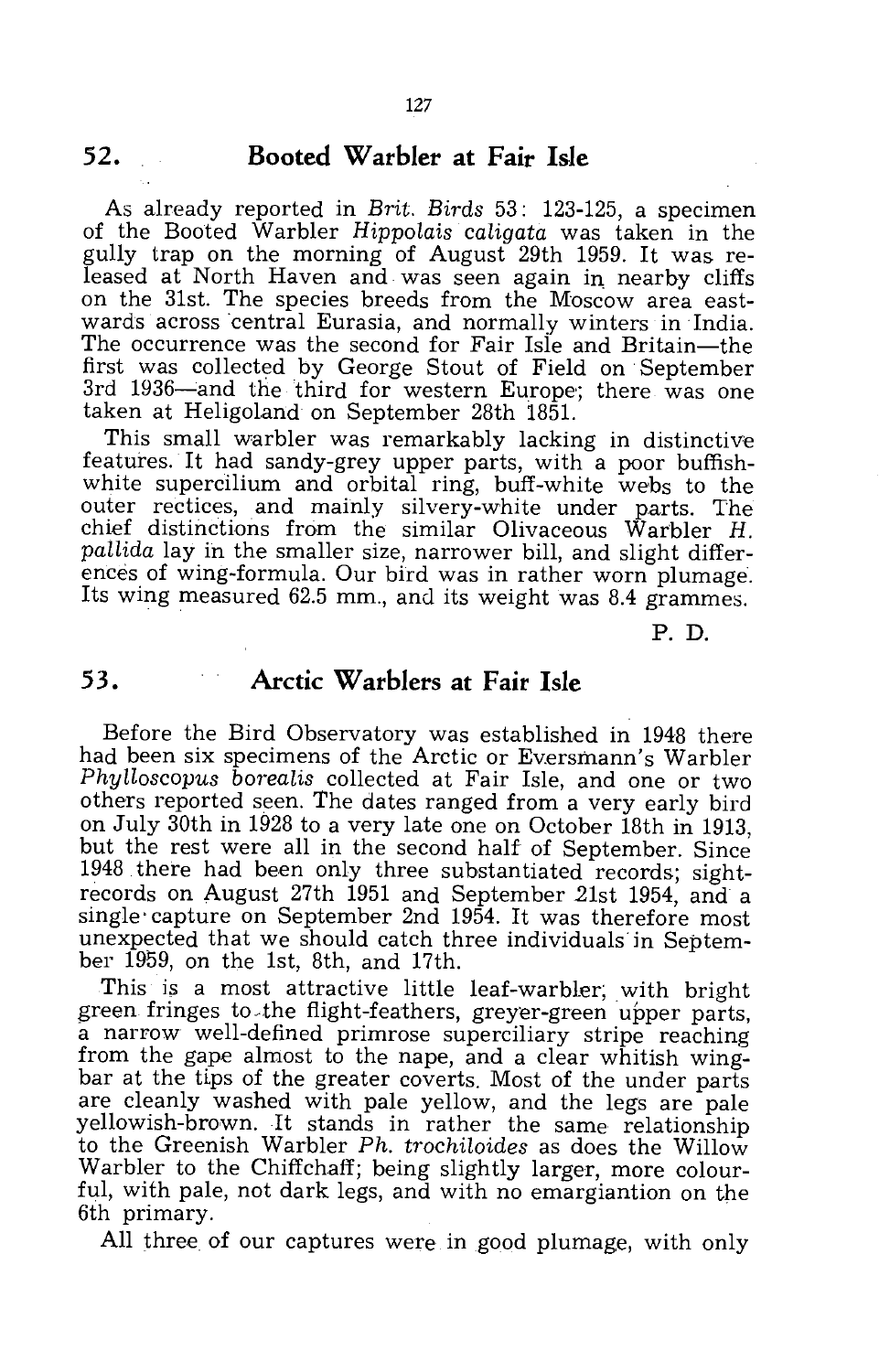slight wear on the rectrices and remiges. The bird of September 8th was thought to be rather less bright green on the wings than the others, and had a paler, less yellow supercilium; the capture of the 17th was the only one to show a second wing~bar, on the tips of the median coverts. This was quite obvious in the field but surprisingly indistinct in the hand. The wing-measurements of the three were 62, 66, and 64 mm. respectively, and the weights 9.5, 9.0, and *lOA*  grammes.

The second bird was taken in the gully trap and was not watched in the field. The others were both feeding in potato "shows" and were watched for some time before being taken in mist-nets. They were both sulking yet restless in habit, flitting about continuously among the stems of the plants but seldom emerging into the open. The impressively, long supercilium was undoubtedly the best field-character; it extended straight back from the eye, or even seemed slightly upcurved, and tapered away to a point at the back. The leg colour was quite plain on a clear view, and the wing-bar(s) clear on the closed wing.

P. D.

# **54. Greenland Redpolls and Lapland Buntings in Autumn 1959**

#### PETER DAVIS

At Fair Isle, August and September of 1959 were dominated by westerly weather, and it was a good autumn for the regular passage migrants from Iceland and Greenland. Turnstones and Purple Sandpipers, Wheatears, Meadow Pipits, and White Wagtails were all more abundant than usual. Two other forms, the large, dark, and heavy-billed Greenland race of the Redpoll, *Carduelis flammea rostrata*, and the dark-plumaged, long-billed Greenland race of the Lapland Bunting, *Calcanius lapponicus subcalearatus, though annual at Fair Isle, seldom* arrive in quantity; but by a rare coincidence both came in good numbers in 1959. Greenland Redpolls have been recorded in comparable numbers only during the irruptions of 1905, 1925, and 1955, and the Lapland Bunting totals were surpassed only in 1949 and 1953. The 1955 Redpoll arrivals were described by Williamson (1956), and the great 1953 Lapland Bunting invasion by Williamson and Davis (1956).

In 1959 there were four "waves" of Redpoll passage, and two Lapland Bunting movements which virtually coincided with the first and last of these.

The First Arrival. The first fall began with two Redpolls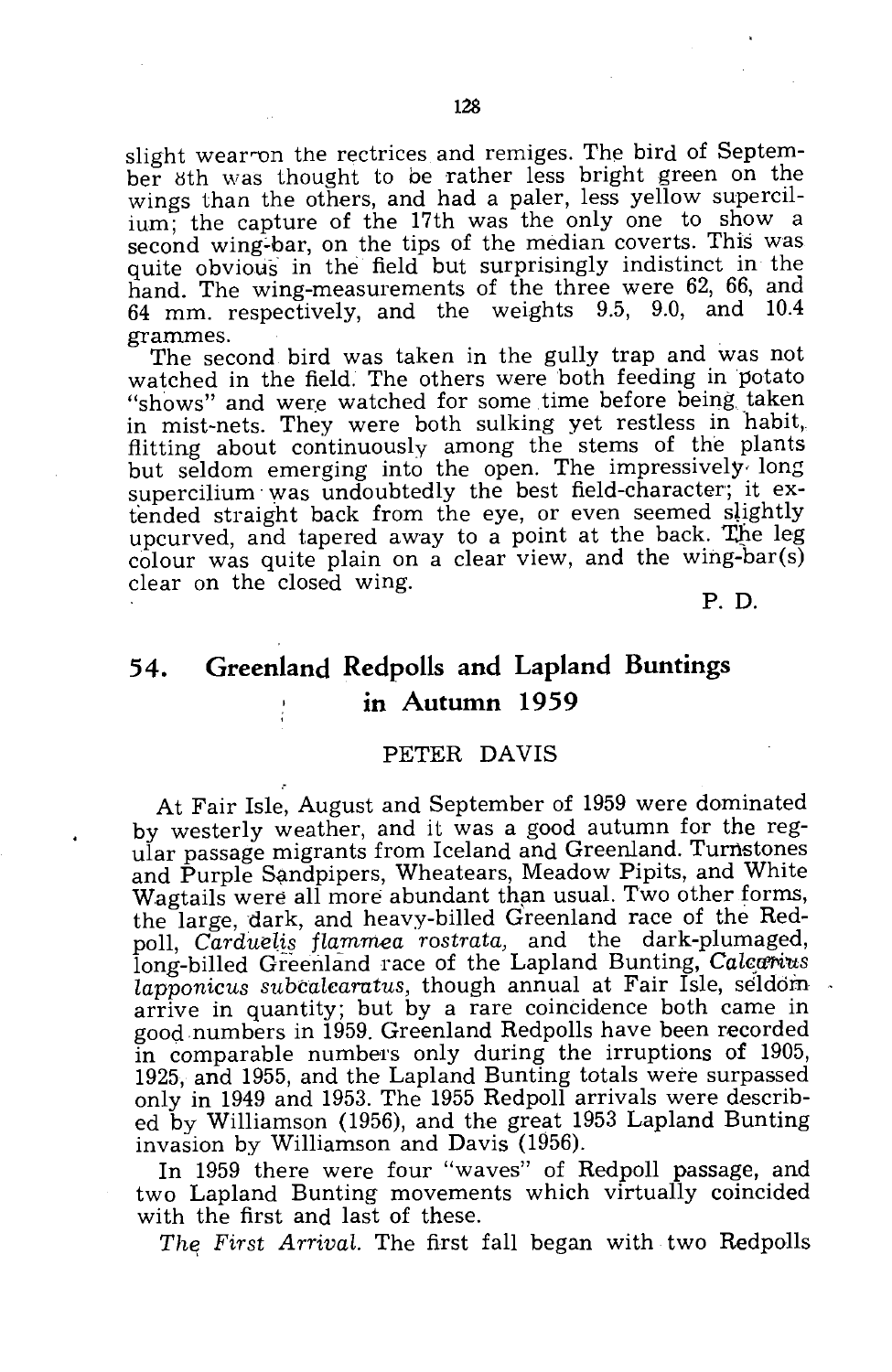on August 26th; there were three by the 28th, and at least four on the 30th, five 31st to September 2nd, and two until the 5th. At Foula (forty-five miles N.W. of Fair Isle) one was seen on August 27th, five by the 28th, and one or. two until September 3rd; and at Haroldswick in Unst (ninety-five miles N.N.E. of Fair Isle) six Redpolls were seen on September 1st and 2nd. The earliest Lapland Bunting appeared at Fair Isle on August 27th; there were five on the 30th, ten on the 31st and nineteen by September 2nd, though it was not until the 4th that the various parties of previous days were. found simultaneously, and a total of twenty-six birds recorded. After the 5th, only a few remained. In Foula the first seen were three or four on August 27th; there were eight by the 31st, about thirty-five on September 1st, and by the 6th, when observations ceased, some fifty were thought to be present.

The. weather-maps for August 25th-26th show ideal conditions for a North Atlantic crossing, with calm, fine weather in southern Greenland, and a light to moderate N.W. to W. airflow between there and N. Scotland, to the west and south of a depression centred well north of Scotland; several<br>of the 1955 arrivals took place in essentially similar of the 1955 arrivals took place in essentially situations. Some emigration from Iceland· was taking place at this time, as shown by a small arrival of the intermediate "*schioleri*" Wheatears, *theresae* Meadow Pipits, and White Wagtails, with three Merlins, at Fair Isle on the 26th: and a further increase of the passerine species, with thirty Wigeon and two Pintails, on the following day. From the 27th the weather deteriorated markedly in southern Greenland, with extensive frontal rain there and to the east, and any further long-distance movement is likely to have been an onward passage from South Iceland, where the weather was much better. Most of the species seen on the 26th-27th increased again on the 30th, with the addition of Turnstones and Purple Sandpipers, and more Wheatears and pipits came in during the morning of the 31st, but after this time there was little evidence of immigration from the north-west until September 7th. when another fall of Wheatears, pipits, and wagtails from Iceland was not accompanied by Redpolls or Lapland Buntings. It therefore seems most probable that- the first entry of these birds into Britain was completed by the end of August, and that the apparent increase of the buntings on September 1st and 2nd was due to a more complete search of their preferred habitat in the islands—the grassy parts of the hill ground.

The normal range of weights for Greenland Redpolls that have had time to recuperate from a long flight seems to be about  $17$  to  $20$  grammes. Two trapped on Fair Isle on August 26th weighed only 14.2 and 14.3, whereas another on the 31st, presumably rested, weighed 20.7, For Lapland Buntings the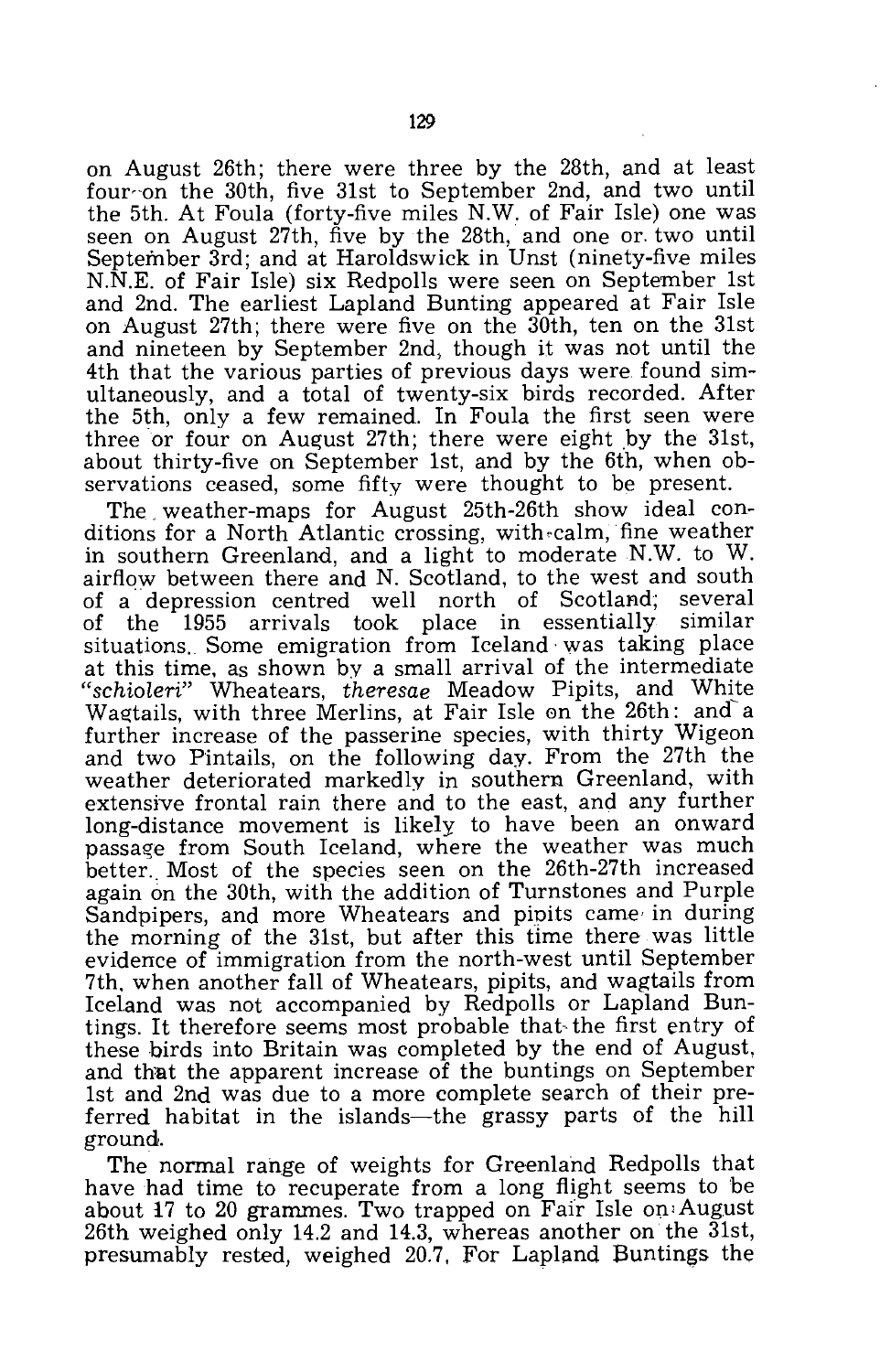normal range for rested birds appears to be about 25 to 30 grammes; three trapped on August 30th, obviously newly arrived, weighed  $22.\overline{1}$ ,  $27.7$ , and  $2\overline{4}.\overline{1}$ , and two caught September 4th weighed 24.0 and 29.0 grammes.

*The Second Arrival.* The next arrival of Redpolls began, after three blank days, with four on September 9th, and five or six on the next three days. There were sixteen on the 13th, increasing to twenty or more on the 16th, but barely half-adozen by the 19th. This arrival may have been reflected in records of six or more at Haroldswick on the 10th-11th. At Tory Island, Co. Donegal, single Redpolls of this form were observed on the 11th, 14th, and 15th. Up to six Lapland Buntings were at Fair Isle until the 17th, but these were probably the remnants of the first arrival, though one trapped on the 17th was at the low weight of 22.4 grammes and may have been a newcomer.

From the weather situation it is conceivable that the Redpolls of September 9th were freshly-arrived from Greenland and after a cyclonic crossing to the south of a low centred over Iceland: but the overcast and rainy conditions in south Greenland do not encourage this view. The weather was worse, and with southerly winds, in south Iceland, and no other north-western immigrants reached Fair Isle at this time. However, there were certainly more Wheatears on the 10th, and two Redpolls trapped on this day were at only 14.0 and 15.3 grammes (the former had increased to 17.3 when it was retrapped on the 15th) which strongly suggests a recent crossing. The weather in south Greenland was better on the 10th, and this improvement extended to Iceland as the low moved away east on the 11th, and an anticyclone was established to the south of that island. Another fall of Wheatears, pipits, and wagtails reached Fair Isle by the morning of the 12th. Conditions continued to favour immigration, round the north and east sides of the anticyclone, on the 13th, and a corridor of clear calm weather remained open until the 16th. This day brought our first significant fall of Snow Buntings, twentyfive, as well as the increased score of Redpolls. The catch of Redpolls during the period 11th to 16th showed a wide range of weights. One bird early on the 11th was at 13.7 grammes (it reached 17.1 four days later), whilst three at' noon on the same day were all over 15 grammes (one of them, 15.4, reached 17.1 on the 14th). A single capture on the afternoon of the 12th weighed 17.6, and two on the evening of the 13th were at 14.4 and 15.2. On the 14th, one weighed 16.4 at 0900 GMT, another 13.2 at 1100, and a third 15.6 at 1500. Six birds were trapped around midday on the 15th; three of them weighed only 13.2 to 14.3, and the others weighed 15.6 to 17.9. These figures seem to confirm the impression given by the Daily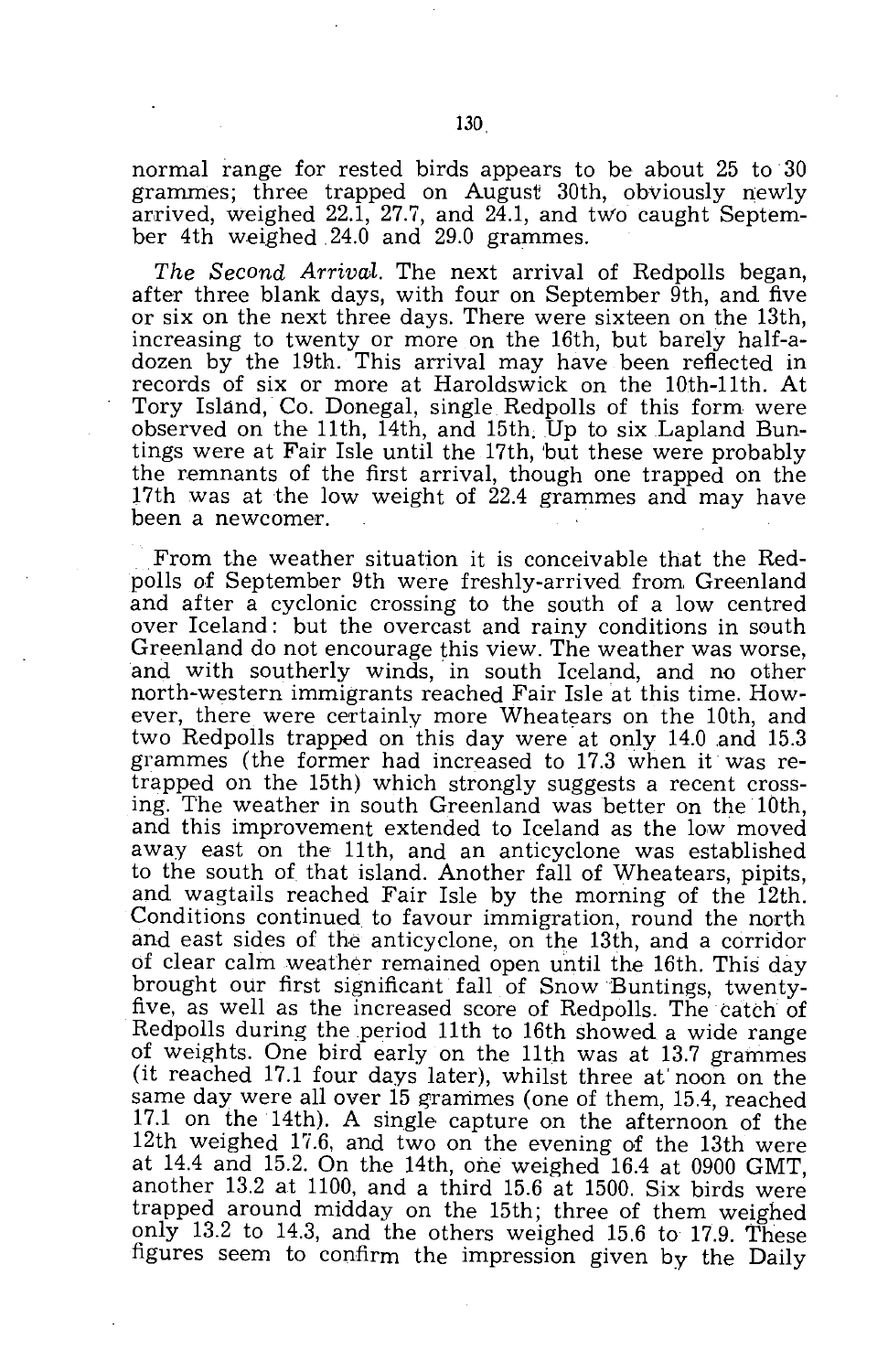Census totals, of a gradual build-up with frequent new arrivals during this week.

The Third Arrival. The third "wave" of Redpolls started with, eight on September 22nd; ten were seen next day, and by the 25th there were fifteen, including, one bird with very greyish fringes to the feathers of the mantle, and a whiter rump than the others-perhaps a pale example from the hybrid populations ("islandica") of Iceland, where the indigenous Redpolls are normally sedentary. After the 25th numbers"declined to seven birds at the end of the month. There was a slight resumption of Lapland Bunting movement at this .pgriod, with four on the 23rd and up to three during the next few days.

This arrival was preceded by a large fall of Icelandic Meadow Pipits on the 20th, and a great movement of Greenland,Wheatears (over one thousand) on the 21st. The Meadow Pipits travelled in the light south-west winds. in the warm sector of a low centred in Denmark Strait; the Wheatears evideptly crossed from Greenland in the fresh to strong westerly airstream behind the cold front of this low-the front had cleared Fair Isle on the afternoon of the 20th. This low was moving slowly east, but the weather-pattern remained essentially similar until the 22nd, when another trough crossed south Greenland. The weather deteriorated in Iceland, with adverse winds, and there is no evidence of renewed passage from the north-west after this day. The apparent increase of Redpolls on the 25th may have been due to birds from Shetland. Too few Redpolls were trapped at this time to throw much light on the arrivals. Three on the 23rd were. at 18.0, 14.6, and 16.0 grammes; the latter reached 19.1 by October 3rd, but the 18-gramme specimen attained only 18.4 by. October 6th, so could hardly have been a recent emmigrant when first caught. Another bird at 17.0 on September 24th was probably rested, as were individuals at 15.9 on the 26th and 17.5 on the 29th (the last was little heavier on October 2nd). A Lapland caught on  $23rd$  weighed  $24.1$ .

The Fourth Arrival. Several ringed birds from the third arrival remained on the island until late October, but they were joined by new immigrants on October 1st (seventeen seen) and there were over twenty again on October 2nd-3rd. Up to twelve stayed till the 19th, and about five to November 2nd (after which all the Redpolls clearly identified were Mealies C. f. flammea). Several Redpolls were reported from the Haroldswick district in the first week of October. The second Lapland Bunting fall coincided with this arrival of October 1st-2nd. There were at least twelve present on the 1st, at least seventeen on the 2nd, and smaller numbers remained until the last week of October. The interesting feature of this arrival is that although the birds were certainly of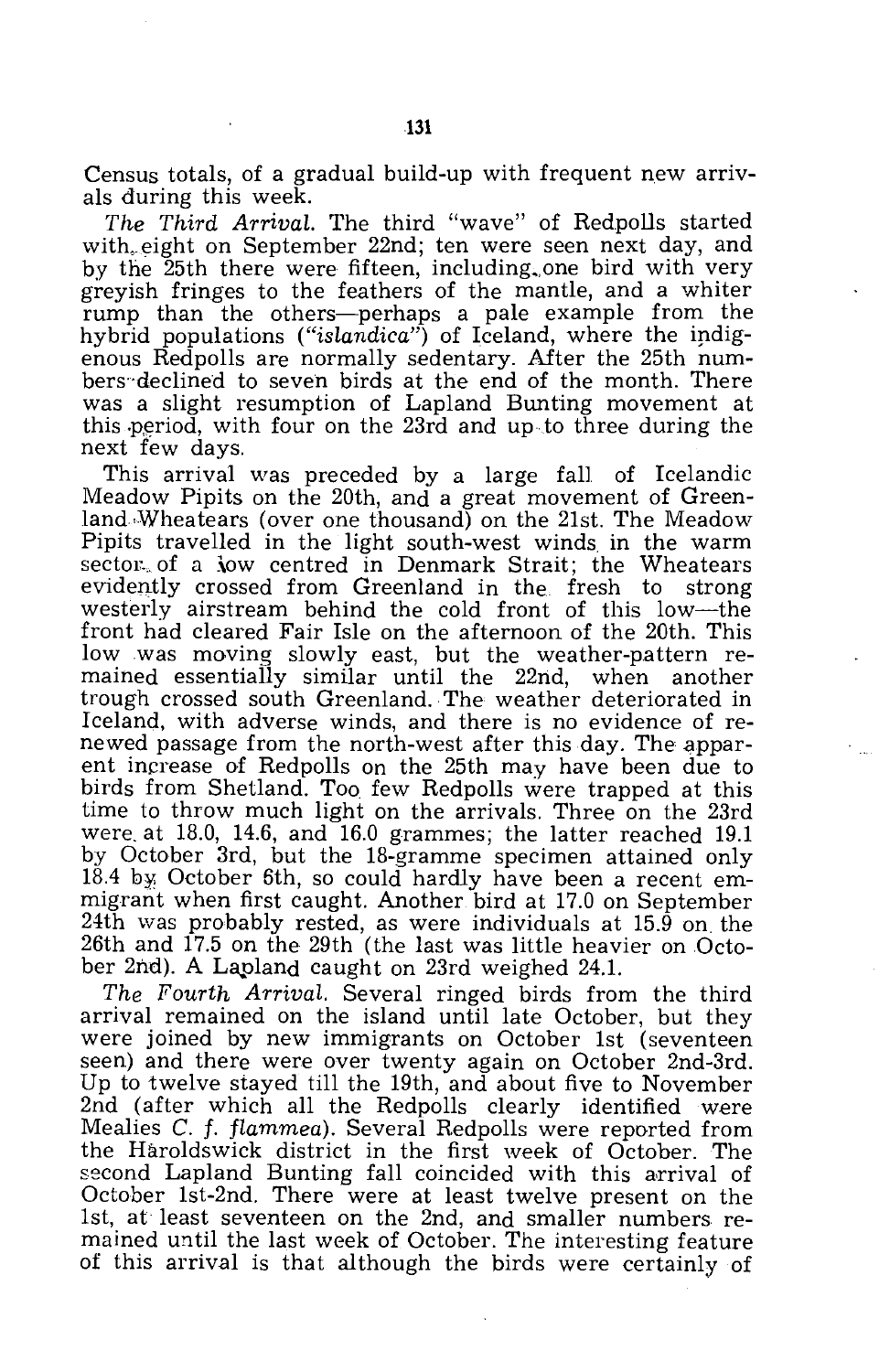Greenland origin, they came at a time when trans-Atlantic movement was improbable, with very disturbed southerly weather in Iceland and Greenland; and when light southeasterlies in fine weather were bringing a strengthening immigration from Scandinavia to Fair Isle. Either the new birds were from Shetland, or they had made a return crossing after an earlier drift to Norway. One Redpoll at 16.4 grammes on the morning of the 1st had increased to 18.1 by the 3rd, which suggests it had recently suffered a flight-loss, though not of the same order as in birds freshly-arrived from Greenland. Three other captures on the 2nd, 3rd, and 4th all weighed between 15 and 16 grammes. A Lapland Bunting trapped on the 2nd weighed 24.5.

*Causes* of *the "Irruption."* The Greenland populations of both of the species under discussion normally migrate into North America for the winter. The Greenland Redpoll penetrates considerably further south in some years than in others, and its numbers fluctuate widely in the southern part of the winter range. In this it behaves very like its close relative the Mealy Redpoll in Europe and America, and the periodic irruptions are presumably related to high population and food-scarcity. The Lapland Bunting also fluctuates in numbers very considerably in its winter range, but is not apparently so prone to irruption beyond the normal winter area. It does not winter in Iceland, which the Greenland Redpoll is said to do, at any rate in some years; though this conclusion seems to be based on taxonomic evidence which may be dubious in view of the extreme variability of the resident Icelandic Redpoll population. If Greenland Redpolls do winter in Iceland, it may be that this is only in the years when numbers cross the North Atlantic and reach the British Isles,

Unfortunately we have at present no evidence of a correlation between peak populations in Greenland and unusually large autumn arrivals in Scotland; but it seems probable that there will be one. A puzzling feature, however, is that the irruptions 'of these two races into Britain seldom coincide. Peak populations are often reached after an abnormally fine summer, and one would expect two forms with a similar breeding-rate and not very dissimilar habitat and food-preferences both to achieve high numbers in a favourable year. The big Redpoll arrivals at Fair Isle in 1905 and 1955 saw very few Lapland Buntings; in 1925, though Redpolls were in exceptional numbers, the bunting totals were only a little better than average. There were very few Redpolls with the big Lapland Bunting invasion of 1949, and virtually none with the outstanding "invasion" of 1953. Not until 1959 did both forms arrive simultaneously in comparable strength.

The final solution of this problem, if there ever is one, may depend on particular meteorological conditions at the time of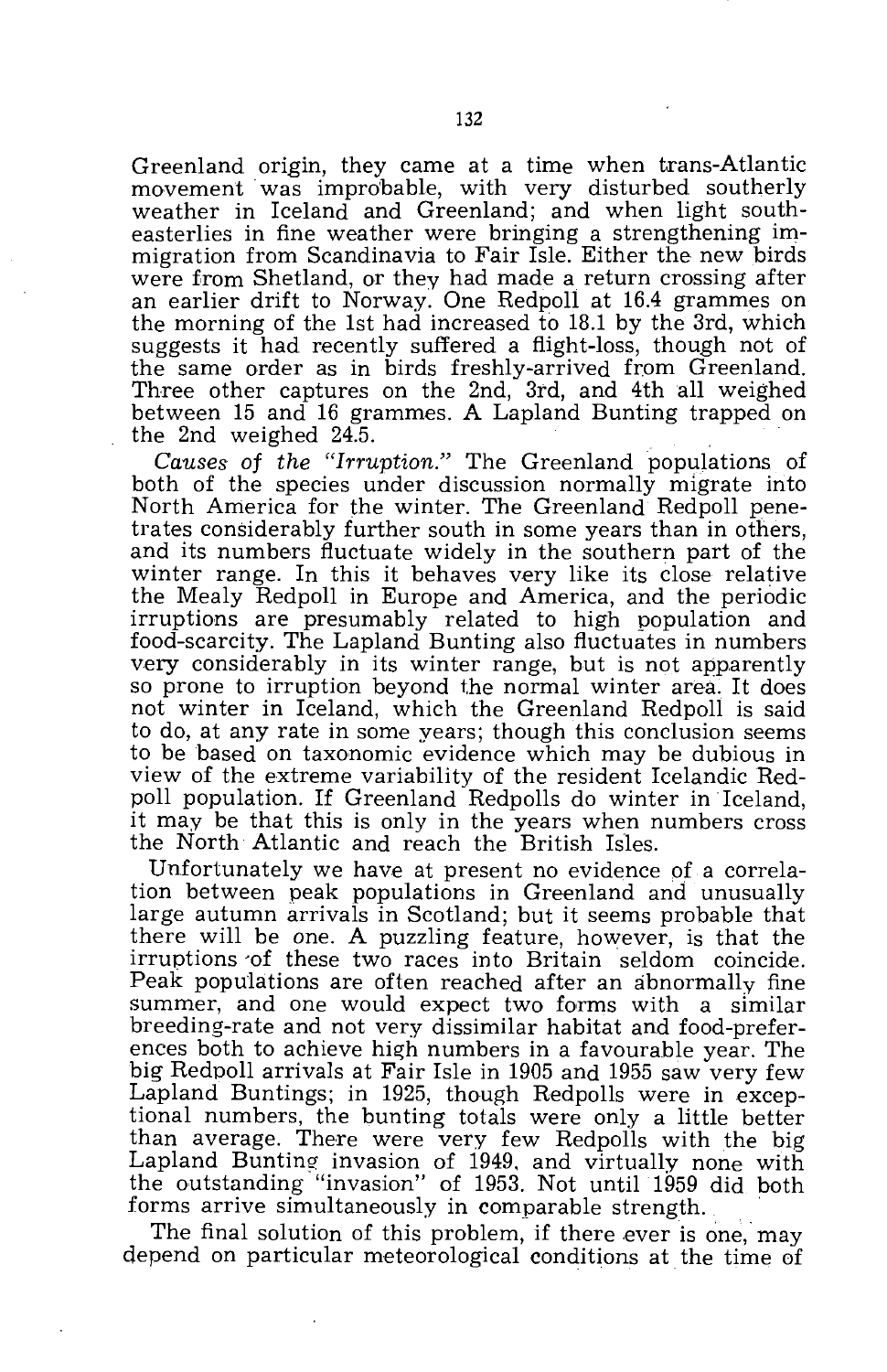the birds' autumn movements; and the haphazard influence of off-shore winds in eastern Greenland could account for the anomalies.

*The Wintering Areas* of *the Immigrants.* The 1953 Lapland . Bunting invasion was followed by a great increase of winter records from the east and south coasts of Britain, between Edinburgh and Portsmouth (see Williamson and Davis, *loc. cit.).* Even so, the total number of wintering birds reported did not nearly account for the numbers known to have entered the north and west of the country in the previous September; and it was suggested that some must have moved on into Europe. The same may be said of 1959; in fact winter numbers in the main British will tering-grounds in North Norfolk were reported to be Jower in 1959-60 than in the previous year.

The winter area of the immistant Greenland Redpolls is even more obscure. 1here are no records of this race in England, and so far as 1 am aware only one very old autumn record from the continent-on Heligoland in 1879. There are remarkably few Scottish records except in the northern isles, and even fewer Irish ones; and almost all of these are for the period September to December. Venables and Venables (1955), writing before the 1955 irruption, could give only five records of this race in Shetland, three in October-November and two in April-May, whereas the Mealy Redpoll is given as a regular autumn migrant, that sometimes remains to winter in the islands. Since *rostrata* is often more common and certainly more regular at Fair Isle than *flammea,* it seems certain that there has been misidentification in the past, and some of the old Shetland records of Mealies probably refer to Greenlanders. Cage-bird fanciers are apparently well aware of the occurrence of Greenland Redpolls in the isles, as witness the illegal advertisement for "Greenland Mealy Redpolls, Wrung or Unwrung," inserted 'by a Caithness dealer in one of the Shetland newspapers in October 1959. Had there been a sizeable arrival of Greenland Redpolls in Shetland during the Venables' eight years of residence there, they might well have found some wintering birds.

There have been one or two spring records of this Redpoll at Fair Isle in most recent years, and in 1960 there was a fairly pronounced passage in late April, with one on the 17th-18th, four 19th, two 20th, three 23rd to 26th. This was reflected at Haroldswick, where one bird appeared on the 19th and two on the 26th. This passage indicates that some birds winter to the south of the islands-probably in North and West Scotland or West Ireland, and any stray bird-watcher who sees winter Redpolls in these areas might do well to examine them carefully.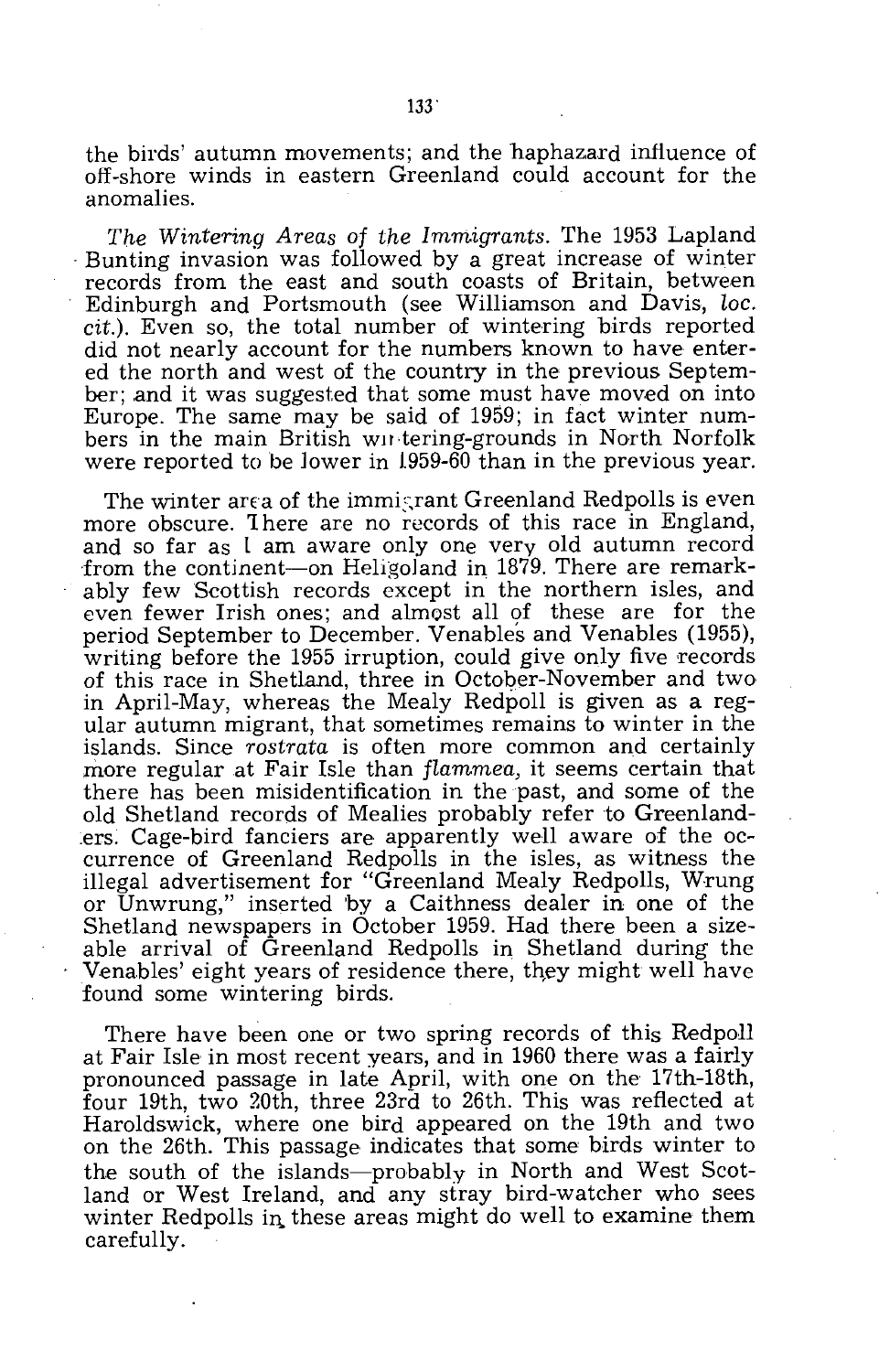$References.$ 

Venables, L. S. V. and U. M. (1955). *The Birds and Mammals* of *Shetland.* Edinburgh and London.

- Williamson, K. (1956). The autumn immigration of the Greenland Redpoll into Scotland. *Dansk. Orn. Foren. Tidss.* 50: 125-133.
- Williamson, K. and Davis, P. (1956). The autumn 1953 invasion of Lapland Buntings and its source. *Brit. Birds* 49: 6-25.

### **55. Autumn Migrants at Fair Isle and Foula, 1959**

In the following list the Fair Isle records are given first, and observations at F'oula follow in parenthesis. The Foula reCords, made by the Brathay Exploration Group parties under J. V. Boys and A. E. Land, with some notes from C. K. Mylne, cover the period July 30th to September 7th only. Work at Fair Isle continued until December 31st.

- GREAT NORTHERN DIVER *Colymbus immer.* Two August 27th. One or two present October 9th to 21st, one 26th-27th, and one November 4th.
- RED-THROATED DIVER *Colymbus stellatus.* One August 12th, October 8th, two November 24th.
- SOOTY SHEARWATER *Procellaria grisea.* Up to three on most crossings between September 1st and October 2nd. (Foula: one on the crossing August 11th).
- CORMORANT *Phalacrocorax carbo.* No more than three recorded before August 27th, then frequently passing south; peaks of twenty August 28th and 30th, forty September 14th-17th, twenty-eight 24th. Up to eight in October, up to five in November ,and a few in late December. (Foula: only four records of one or two birds between late July and late August).
- HERON *Ardea cinerea*. First appeared July 12th (six) and smaller numbers usually present for the rest of the year. The only obvious fall was of eight September 14th, and eleven next day. (Foula: nine records of one or two birds between July 31st and August 30th).
- MALLARD *Anas platyrhynchos.* Up to six usually present between July 6th and the end of the year. The main movements were: eighteen August 26th, twelve September 14th, twenty-eight October 27th, thirteen November 6th, seventeen December 9th and twenty 18th. (Foula: up to four birds seen occasionally).
- TEAL *Anas crecca.* Small numbers from August 13th to mid-December; maxima eight August 20th and 28th, six November 18th. (Foula: seen almost daily, but had bred).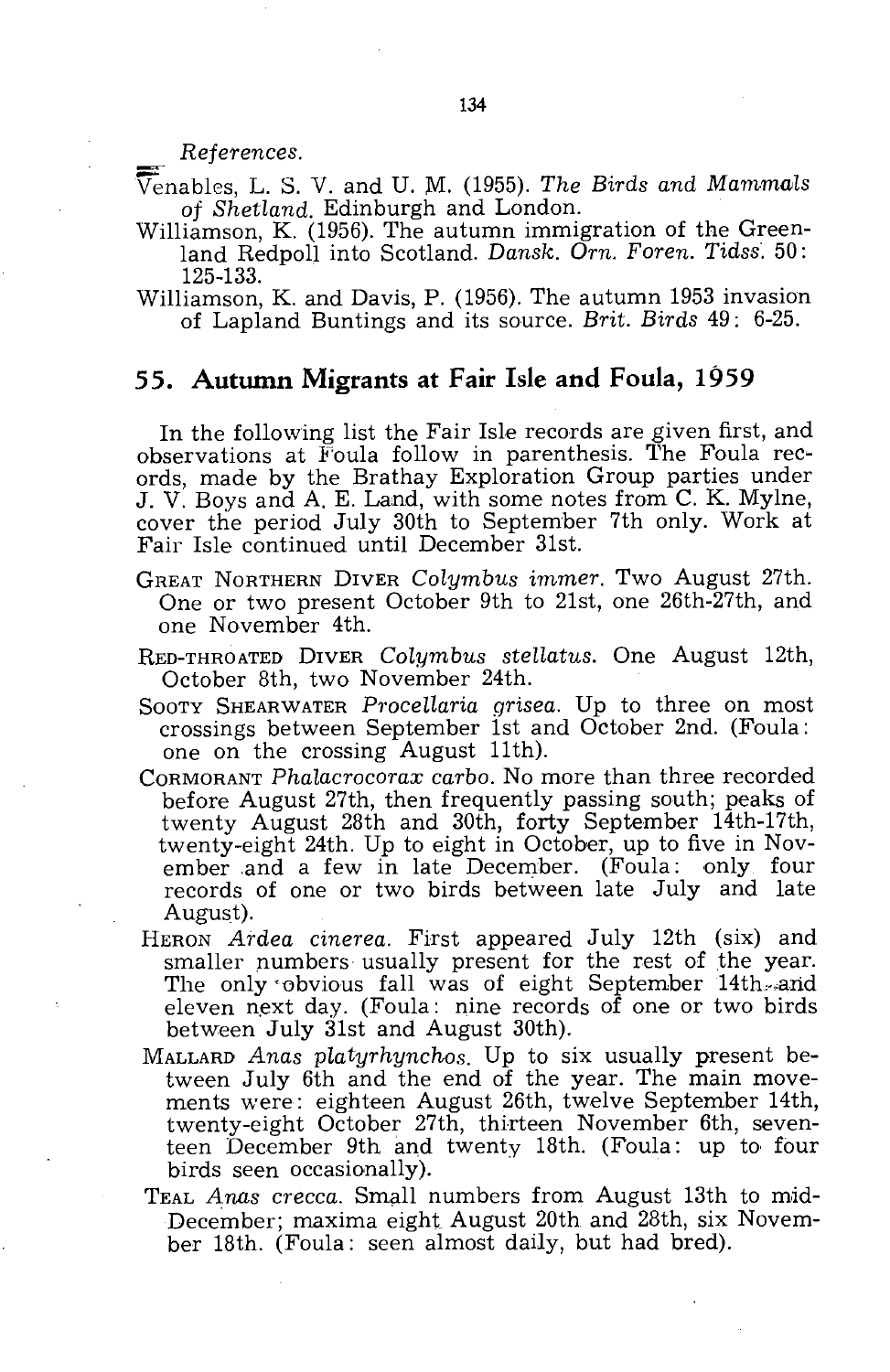- WIGEON *Anas penelope.* Three records in July, and often present from August 14th to end October, with maxima thirty August 27th and nine October 5th. One or two occasionally in November and December. (Foula: three on September 1st and five 3rd).
- PINTAIL *Anas acuta.* Two July 22nd, two August 27th, one 30th.
- SCAUP *Aythya marila.* One October 17th-20th and another November 9th-13th.
- TUFTED' DUCK *Aythya fuligula.* One October 15th-16th.
- GOLDENEYE *Bucephala clangula.* Up to three October 8th to' 27th, three November 18th, four 21st, one December 9th and thre'e 10th.
- LONG-TAILED DUCK *Clangula hyemalis.* One September 15th, and up to six often present from October 16th through November, single birds in December.
- VELVET SCOTER *Melanitta fusca.* One adult male September 28th, two immatures October 15th to 24th, one 25th-26th.
- COMMON SCOTER *Melanitta nigra.* No Fair Isle records. (Foula: one female August 31st).
- HED-BREASTED MERGANSER *Mergus serrator.* Two July 12th. One or two frequently between September 20th and end October, and odd records November-December.
- GOOSANDER *Mergus merganser.* Single adult males November 22nd and December 10th.
- GREY GEESE. The species most frequently identified was the GREY LAG *Anser anser:* fourteen October 17th, thirty 22nd, two 28th, six 29th, twenty-seven 30th, twelve 31st, five November 1st, seven 2nd, four 3rd and 4th, two 9th, one 25th, two 26th, six 29th, which prebably remained until December 3rd. WHITE-FRONTED Anser albifrons was first seen September 28th, an exhausted juvenile of the Greenland form A. *a. flavirostris,* fed, and 'released October 2nd. Three more of the Greenland form were well seen November 26th, and one juvenile of the typical race shot 27th. PINK-FOOTED Anser brachyrhynchus: six October 18th, two 25th, six 27th, five November 10th and one 27th; the last wore a metal ring. Other grey geese were: twenty-two passing south off-shore on, September 27th (probably White-fronts), nineteen October 18th (probably Grey Lags), five 25th, seven 28th, four November 19th, six 27th and 28th (probably the Grey Lags of 29th), and one December 12th. (Foula: twelve grey geese on September 3rd were thought to be probably Pink-footed). BARNACLE GOOSE *Branta leucopsis.* One October 26th.
- WHOOPER SWAN *Cygnus cygnus.* Three September 26th, seven October 18th, ten 19th, two 20th, over thirty 25th, thirteen 26th, four 27th and eight 29th; two November 4th, eleven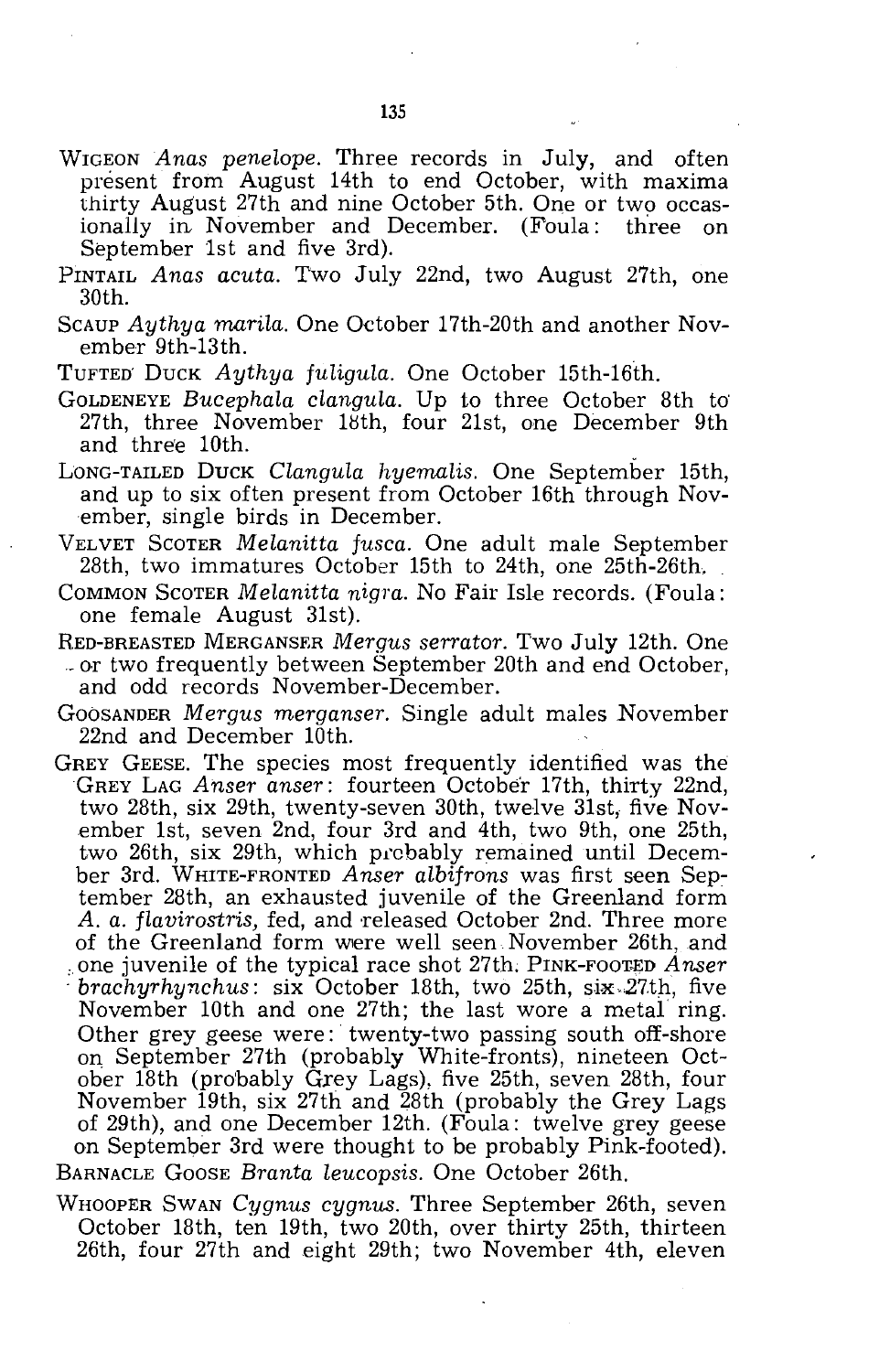7th, one 10th, three 12th, and two December 17th. Nearly all were passing north.

BUZZARD *Buteo buteo.* One at North Haven, November 7th.

- ROUGH-LEGGED BUZZARD *Buteo lagopus.* One October 13th and 14th, one November 10th.
- SPARROWHAWK *Accipiter nisus.* One September 26th, and 'occasionally through October (two 10th). One November 9th-10th and 24th, December 3rd.
- HEN HARRIER *Circus cyaneus.* "Ring-tails," probably this species, September 28th, October 21st and 24th.
- MERLIN *Falco columbarius.* First appeared August 26th (three), and one or two usually present to the end of the year; three August 31st to September 2nd, four 19th. These totals are much lower than usual. A bird of the Icelandic form F. c. *subaesalon* trapped August 30th. (Foula: one large female August 21st, another with a male 29th, still present September 6th).
- KESTREL Falco tinnunculus. First seen August 13th, and one or two present until September 16th, and again from 25th to October 13th. Stragglers October 24th-26th, November 7th and 22nd. (Foula: one August 14th, September 6th and 7th).
- WATER RAIL *Rallus aquaticus.* One August 17th-18th, September 8th, and one or two often seen from 18th onwards (one wintered). Five recorded November 9th and 10th.

CORNCRAKE *Crex crex.* Local birds last seen September 13th.

- MOORHEN *Gallinula chloropus*. One found dead September 9th, one seen 12th. One October 9th and 13th to 24th, and one November 25th.
- OYSTERCATCHER *Haematopus ostralegus.* Most of the local 'birds had gone by the end of August, and a flock of thirty-nine September 12th would be passage migrants. Two birds present until at least the end of November. (Foula: probably a small increase in first week of September).
- LAPWING Vanellus vanellus. Local birds had gone by late August. Immigrants numbered up to thirteen in late September, up to twenty-three (6th-7th) in early October; nineteen October 18th then few until nineteen November 16th, increasing to thirty-four 21st and thirty-six December 4th, some remaining to the end of the year.
- RINGED PLOVER *Charadrius hiaticula*. A few moving in late JUly but the first sizeable arrival was twenty August 15th. Later peaks were: forty-three August 19th, fifty 24th, thirtyfour September 4th. Less than ten until September 22nd, twenty. One or two through October and up to November 20th. (Foula: an arrival of up to twenty birds August 19th to 21st).

GREY PLOVER *Charadrius squatarola.* Four September 13th.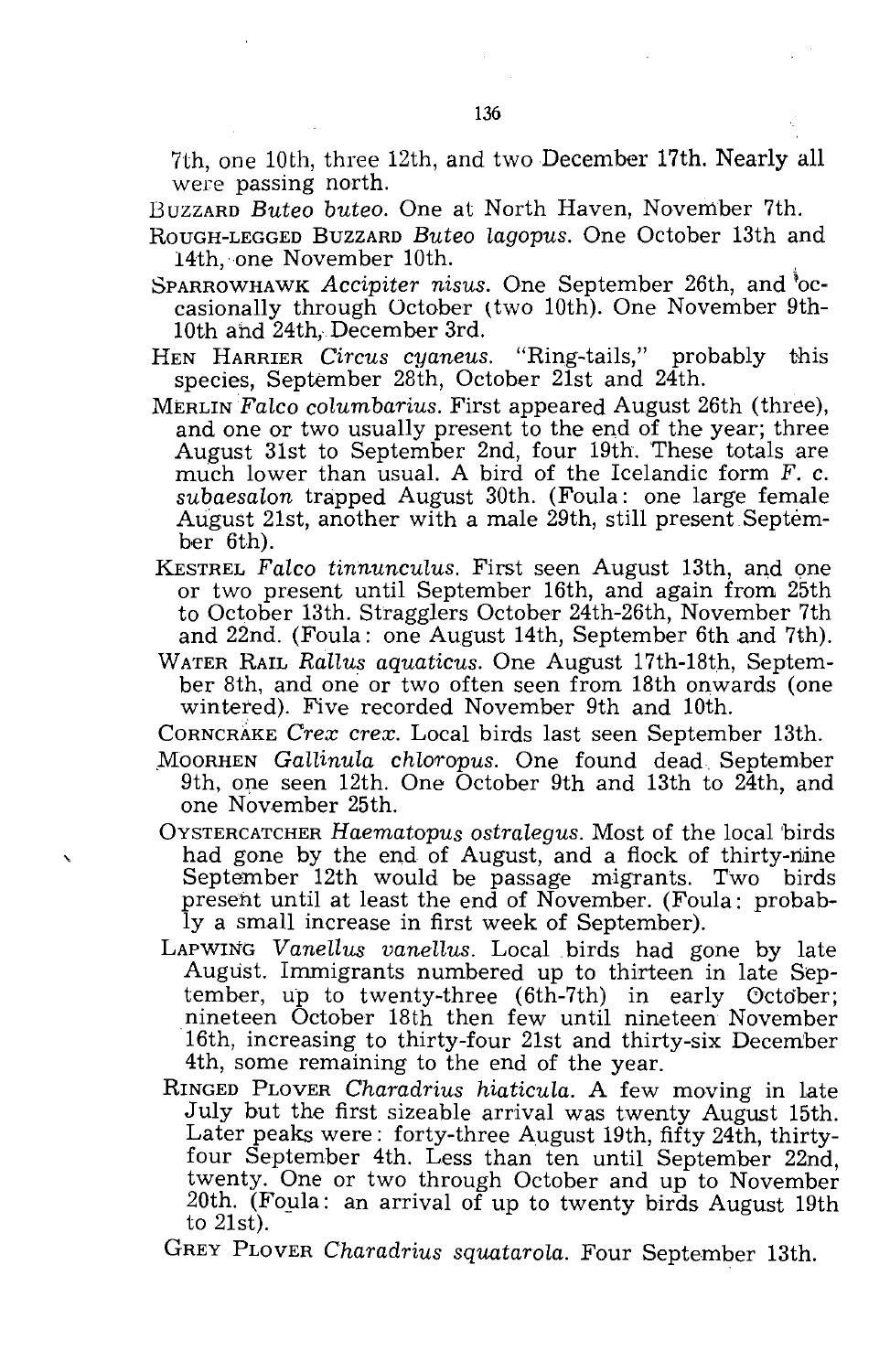- GOLDEN PLOVER *Charadrius apricarius.* Odd birds in July and early August, ten August 17th, seventeen 27th. Main passage: forty September 12th-13th, fifty October 1st, forty-nine 15th. Stragglers to December 10th. (Foula: first seen August 15th, odd birds until eight 26th, increasing to twenty  $28th$ .
- TURNSTONE' *Arenaria interpres.* First seen on July 20th and 29th. Twenty by August 5th, and seldom fewer to the end of the year. About fifty by August 14th, over seventy 24th, but no more than fifty in September. Up to seventy again October 16th, eighty 19th, and over a hundred November 2nd, one hundred and twenty 20th. (Foula: thirty by August 3rd apd twenty-one 9th, increasing to about fifty by 26th; fewer in early September).
- SNIPE *Capella gaLlinago.* Light passage from mid-August but no more than fifteen seen daily until November 20th, forty. Fewer later.
- JACK SNIPE *Lymnocryptes minimus.* One August 29th and September 9th, and then up to four (September 26th) until late October; odd birds occasionally in November-December. (Foula: one September 1st).
- WOODCOCK *Scolopax rusticola.* One July 6th and August 15th. Frequently from October 2nd, but very small numbers exfifty 31st. More common in November, with over fifty 2nd and 6th, 150 7th, a hundred 13th and eighty 18th. Odd birds through December. .
- CURLEW *Numenius arquata.* Usually present from JUly to December, but very few except in July (twenty-five 9th and 21st) and late August (fifty 21st, thirty 27th). (Foula: numbers built up from about six in early August to about twenty a month later).
- WHIMBREL Numenius phaeopus. Often seen between early July and early September, but highest totals only five July 17th, six August 12th, and thirteen 13th. The last were four September 13th. (Foula: one or two usually present, with seven August 3rd, four 5th, and five 9th).
- BAR-TAILED GODWIT *Limosa lapponica.* One August 14th.
- GREEN SANDPIPER *Tringa ochropus.* One July 1st. to 5th, 24th, 28th to 30th, and August 13th. (Foula: one July 30th, two August 3rd, one 12th).
- WOOD SANDPIPER *Tringa glareola.* One July 8th.'
- COMMON SaNDPIPER *Tringa hypoleucos.* Two August 14th-15th, one to 18th; two 24th and one 26th.
- REDSHANK *Tringa totanus.* Up to forty resident July to December. Larger numbers recorded only in mid and late August (sixty 14th. sixty-five 20th, eighty 24th), in September (fifty 4th and 21st) and in late November (fifty 26th). (Foula: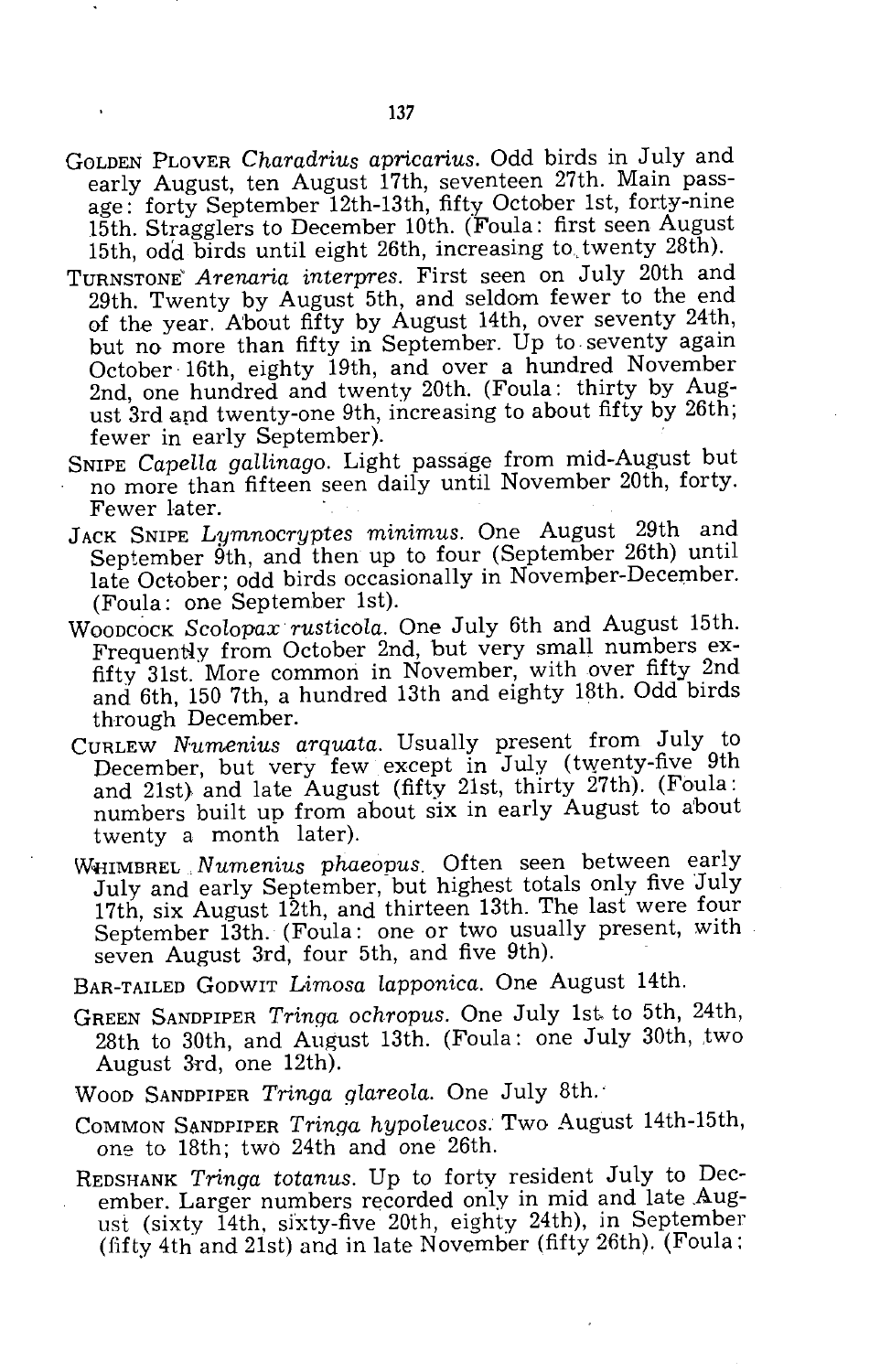generally fewer than six present, but eleven August 22nd, and up to thirty 31st}.

- SPOTTED REDSHANK *Tringa erythropus.* One August 9th and September 8th. (Foula: one September 1st).
- GREENSHANK *Tringa nebularia.* Odd birds on eight days between August 4th and 29th. (Foula: one August 11th and 22nd).
- KNOT *Calidris canutus.* Four July 18th. Usually present August 10th to September 10th, with peak numbers thirtyfive 20th and forty 24th. Single birds September 20th and 25th. (Foula: four on August 14th, building up to thirtythree 18th and one more on the 20th. Fewer than ten after the 24th).
- PuRPLE SANDPIPER *Calidris maritima.* First arrived August 10th, and over twenty by 15th. Fewer than this until early November, but over thirty November 2nd, and up to thirtyfive later in the month; about fifty by December 3rd. (Foula:  $\cdot$ single birds August 2nd, 3rd, and 10th, three 24th, and one present later).
- DUNLIN *Calidris alpina.* First appeared July 6th, and. up to seven (21st) later in the month. A few in early August but the main passage began about 19th (fifteen), over twenty by the 25th. Fewer until September 11th (twenty-four), and then only stragglers to November 6th. (Foula: frequently recorded after August 4th, but never more than four).)
- SANDERLING *Crocethia alba.* First seen July 12th, and usually present until the last record, September 18th. Peak numbers: eleven. JUly 20th, eight August 18th, and ten 24th. (Foula: single birds seen frequently August 16th to 25th and from September 4th).
- RUFF *Philomachus pugnax.* One July 13th-14th, one 17th. One August 19th-20th, another 27th to September 3rd, two 4th to 8th. (Foula: one August 15th).
- COMMON GULL Larus canus. Usually present from July to December, but the main passage in August: 210-250 9th-10th,' 550-700 14th-15th. A few moderate arrivals later: 160 September 25th, 120 October 12th, 100 November 19th. (Foula: up to six usually present, and up to thirty (August 15th) occasionally). .
- GLAUCOUS GULL *Larus hyperboreus.* One October 27th-28th, November 2nd-3rd, and un to ten (17th) later in November; one until December' 2nd. -
- ICELAND GULL *Larus glaucoides.* Singly October 24th, 27th-28th, November 28th, and December 5th.
- BLACK-HEADED GULL *Larus ridibundus.* Seen most days in July-October with maxima thirty July 12th, thirteen August 8th. Odd birds in mid-November and one December 17th. (Foula'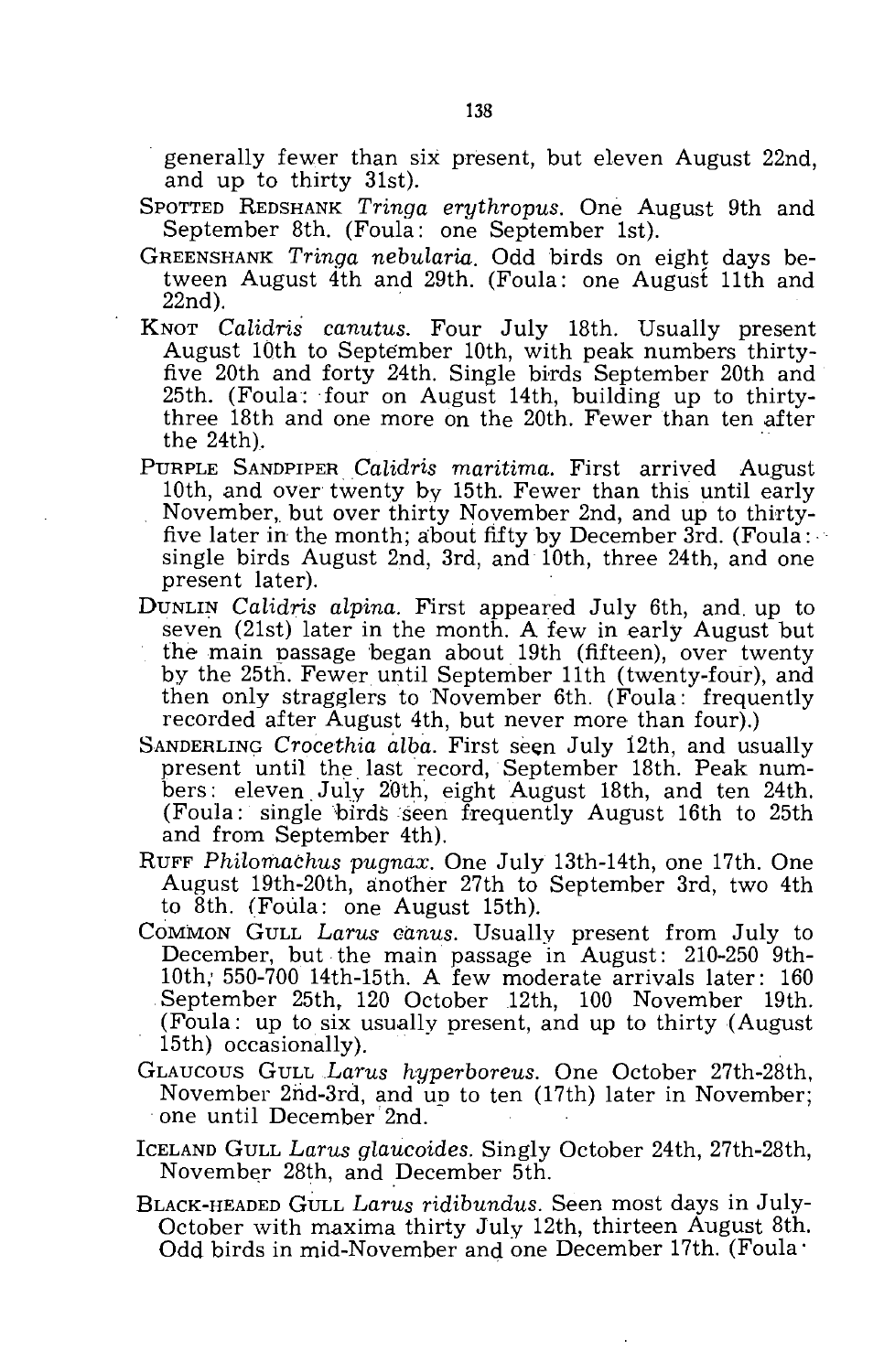eight records of single birds up to August 26th, and ten or

- twelve September 5th).<br>LITTLE AUK Plautus alle. First recorded November 1st, and many offshore in late November and early December.
- STOCK DOVE *Columba aenas.* One between November 4th and 12th.
- RoCK DOVE *Columba livia.* Parties totalling ten birds were still seen coming in from the east at Buness on the morning of November 12th, and passage was suspected on the 22nd  $(12)$  and 27th  $(15)$ . Twenty-five on December 4th included ten flying along the coast at North Haven, almost certainly immigrants.
- WOOD PIGEON *Columba palumbus.* One July 5th and 8th, October 6th and 7th. One or two present October 13th to 21st, and two 27th. November saw the heaviest passage recorded for many years. The first one appeared on 11th and there were five by the 16th, about thirty 18th. Most of these died or were shot in the next ten days, but at least one survived until February 1960. T. Henderson informs us that. there were unusual numbers in the south part of Shetland in late November.
- TURTLE DOVE *Streptopelia turtur.* Two September 1st to 3rd, one 4th; one 11th and two 12th. (Foula: one August 20th, another September 1st to 5th).
- LONG-EARED OWL *Asio otus.* One on several occasions between October 7th and 20th. with another 15th. One November 7th and between 19th and 24th.
- SHORT-EARED OWL Asio flammeus. Records of single birds between July 20th and 24th. August 14th, September 2nd-3rd, October 13th to 19th; two November 13th, one 20th and 26th.
- SWIFT *Arms apus.* Two main periods of movement. between .July 17th and 29th (twentv-two 20th, twentv-five 22nd) and 19th). Only one or two birds occasionally outside these periods; the last were two September 11th. (Foula: two, perhaps four, August 15th-16th, four 19th).
- SHORT-TOED LARK *Calandrella cinerea*. One trapped November 21st, another seen at very close range on the 23rd. Both showed ~the characteristics of the eastern form C. c. *longipennis.*
- WOODLARK *Lullula arborea.* (Foula: one closely observed on August 6th).
- SKYLARK *Alauda arvensis.* A small arrival September 23rd and more on 24th. Most of the local birds had gone by mid-November, but an immigration began on 16th (thirty) and there was a gradual increase to over ninety by the 24th. More wintered than in recent years,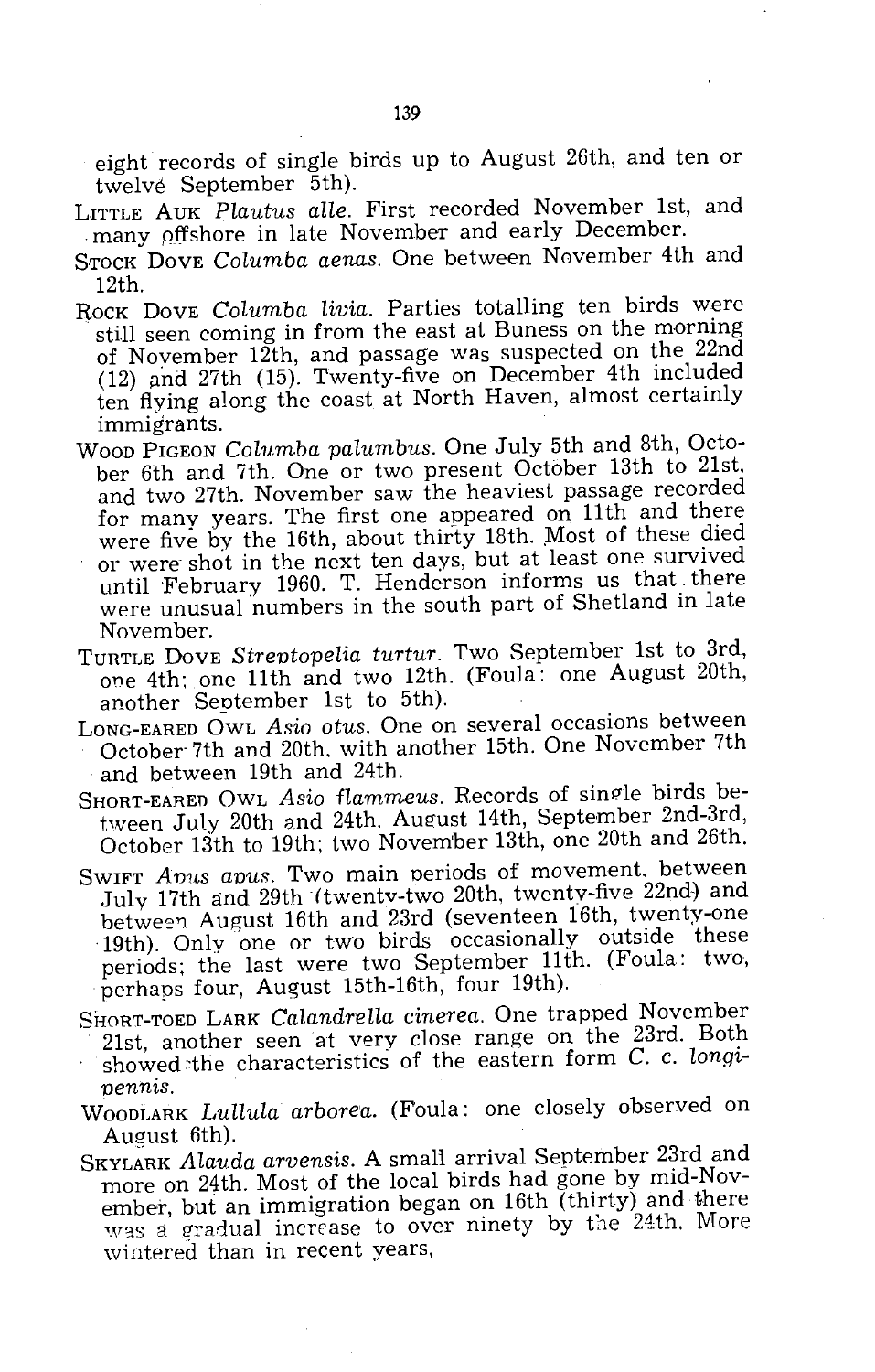SHORELARK *EremophiLa alpestris.* One October 8th to 12th, another November 12th.

- SWALLOW *Hirundo rustica.* Four records of one or two birds in late July; one August 6th and 9th, two 17th, five 18th; two September 3rd, three 4th, one 5th and 13th; one October 2nd and 10th to 12th. (Foula: one August 21st and 22nd).
- HOUSE MARTIN *Delichon urbica.* Five records of one or two birds in July, up to the 25th, but none later in the year.
- SAND MARTIN *Riparia riparia.* One between July 18th and 22nd. (Foula: one September 2nd).
- RAVEN *Corvus corax.* A flock of seventeen September 13th must have included some immigrants.
- CARRION and HOODED CROW *Corvus corOne.* A Carrion Crow (or perhaps a black-plumaged hybrid) joined the local Hoodies September 3rd and was seen again 6th; a "normal" darkshafted hybrid was present September 7th to at least October 17th.
- ROOK *Corvus frugilegus.* One October 13th to 17th, three 22nd .and up to four daily in late October; up to five (2nd) in early November, and one or two frequently for the rest of the year, with four December 4th and 15th.
- JACKDAW *Corvus monedula.* One October 13th to 22nd, one December 4th.
- GREAT TIT Parus major. One at the North Light October 13th and 14th, and one (probably same) caught at the Haa 15th. This bird, which showed the characteristics of the typical form, stayed until the end of March 1960.
- TREE CREEPER *Certhia familiaris.* One trapped October 17th and seen next day; a well-marked bird of the typical form. The only previous records were in December 1906 and April 1913.
- MISTLE THRUSH *Turdus viscivorus.* Two October 14th-15th, one 24th-25th.
- FIELDFARE *Turdus pilaris.* A very early record, August 13th-15th, and another 30th. Seen on seven davs in September (three 6th) and daily from October 1st. The first sizeable arrival was fifty October 12th. followed by 300 14th, 300 20th, 500 27th, 100 November 7th, 150 18th increasing to 300 21st. Fewer than fifty in December until an arrival of seventy 27th. (Foula: dne early bird on August 21st).
- SONG THRUSH *Turdus philomelus.* Aoart from one July 7th the first bird arrived September 3rd. Another was seen 11th, and then present daily from the 24th, with ten by 26th. Unusually large numbers in October, peaking at seventy 5th and fifty 14th and 18th, about twenty until 30th. Seen most days in November but never more than five (20th), and odd records early December. (Foula: one August 8th).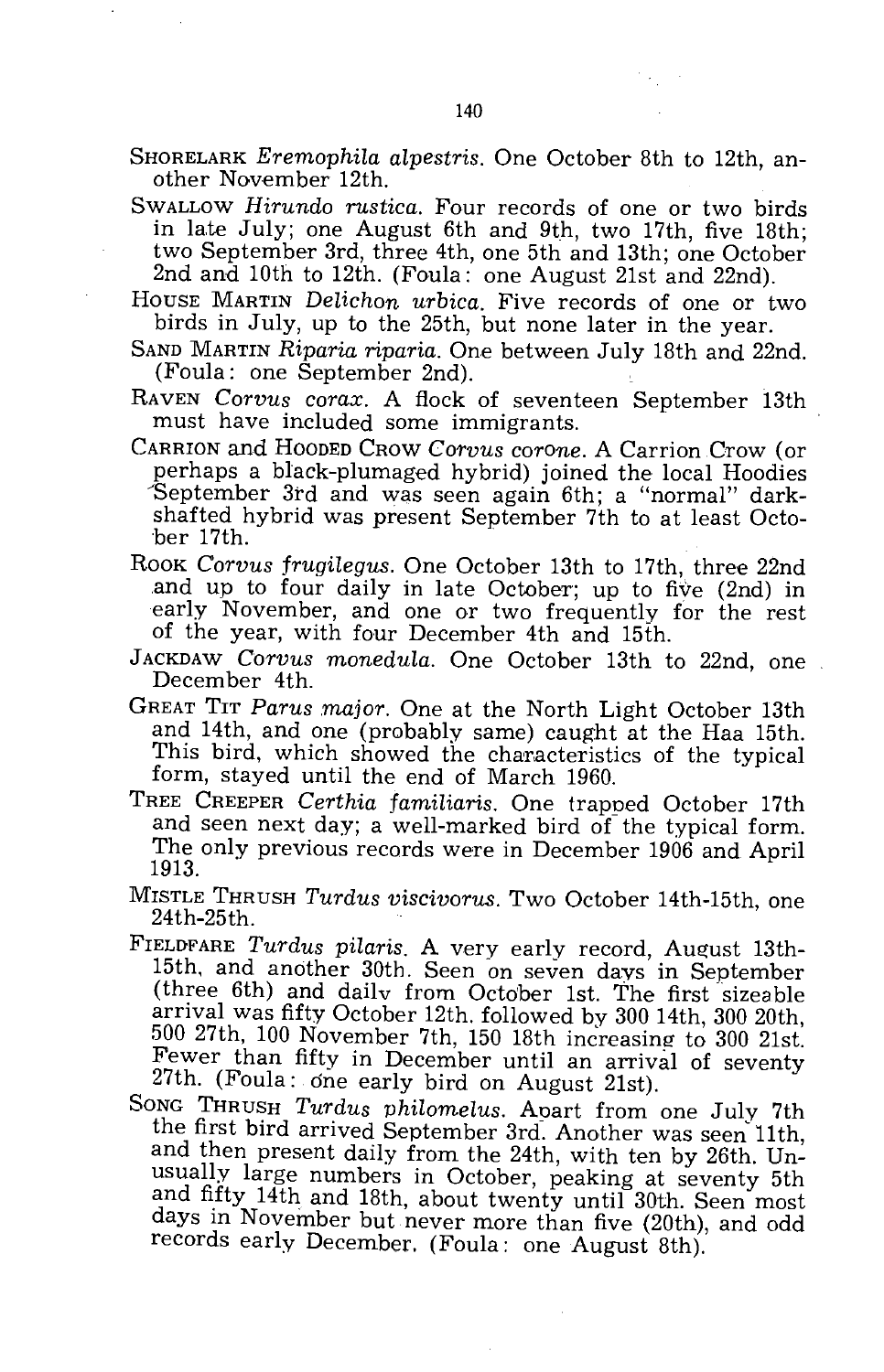- REDWING *Turdus iliacus*. None recorded until a sudden arrival of 150 on September 24th. Numerous throughout October, with arrivals seventy 1st, a thousand 5th, a thousand 11th, over three thousand 14th, twelve hundred again by 21st, four hundred 27th and two hundred 30th. In November the peak figures were 250 2nd, 150 10th, 200 18th increasing to 300 21st. Numbers then fell away qnd there were no more than forty during December. All the large arrivals concerned birds of the typical form, but there were some Icelandic birds T. i. *coburni* in the last two falls of October, and the arrival of November 10th was entirely of Icelandic origin.
- RING OUZEL *Turdus torquatus.* Two September 26th, three October 5th, one of most days to the 16th, with four 14th; one 25th.
- BLACKBIRD *Turdus merula.* No definite arrival until October 1st (seven). There were peaks of one hundred 5th, 150 13th rising to 300 14th, and 250 30th. November falls were smaller than in recent years, with 100 2nd, and fifty 16th rising to 150 18th. A further peak of 100 occurred December 3rd, and numbers dropped away to about thirty at the end of the year.
- WHEATEAR *Oenanthe oenanthe.* Small arrivals, apparently of Shetland birds, occurred on August 8th, 12th, 14th, and 22nd. A further increase on 24th included the first larger Wheatears of the Icelandic type, and these occurred in further small falls on August 26th, 27th, and 30th. The first true Greenland Wheatears *Oe. oe. leucorrhoa* arrived in a moderate fall On September 7th. After this, numbers were exceotionally low until an arrival of about fifty on the 19th, doubling next day, and increasing spectacularly to over 1000 (62 trapped, nearly all *leucorrhoa)* on the 21st. Most of these were gone by the 22nd, and totals slowly decreased through October until continuous records ceased on November 3rd. One was seen November 13th, one 17th, and a different bird 18th and 19th, the latest recprd ever made here. (Foula: no significant falls recorded until September 5th and 6th, when there were "large numbers of birds obviously of the Greenland race"; it is interesting to note that this fall preceded the one at Fair Isle by one or two days).
- WHINCHAT *Saxicola rubetra.* One July 22nd; one August 11th, four 14th and over twelve 15th, then fewer until twelve 21st. Up to four on most days in late August and early September, until the 12th; one September 17th-21st, two 25th, three 26th; then one or two most days until October 27th, with three 5th. (Foula: single birds on most dates between August 14th and 29th, with two 19th, four 20th, and three 26th).
- REDSTART *Phoenicnrns phoenicurns.* Single birds September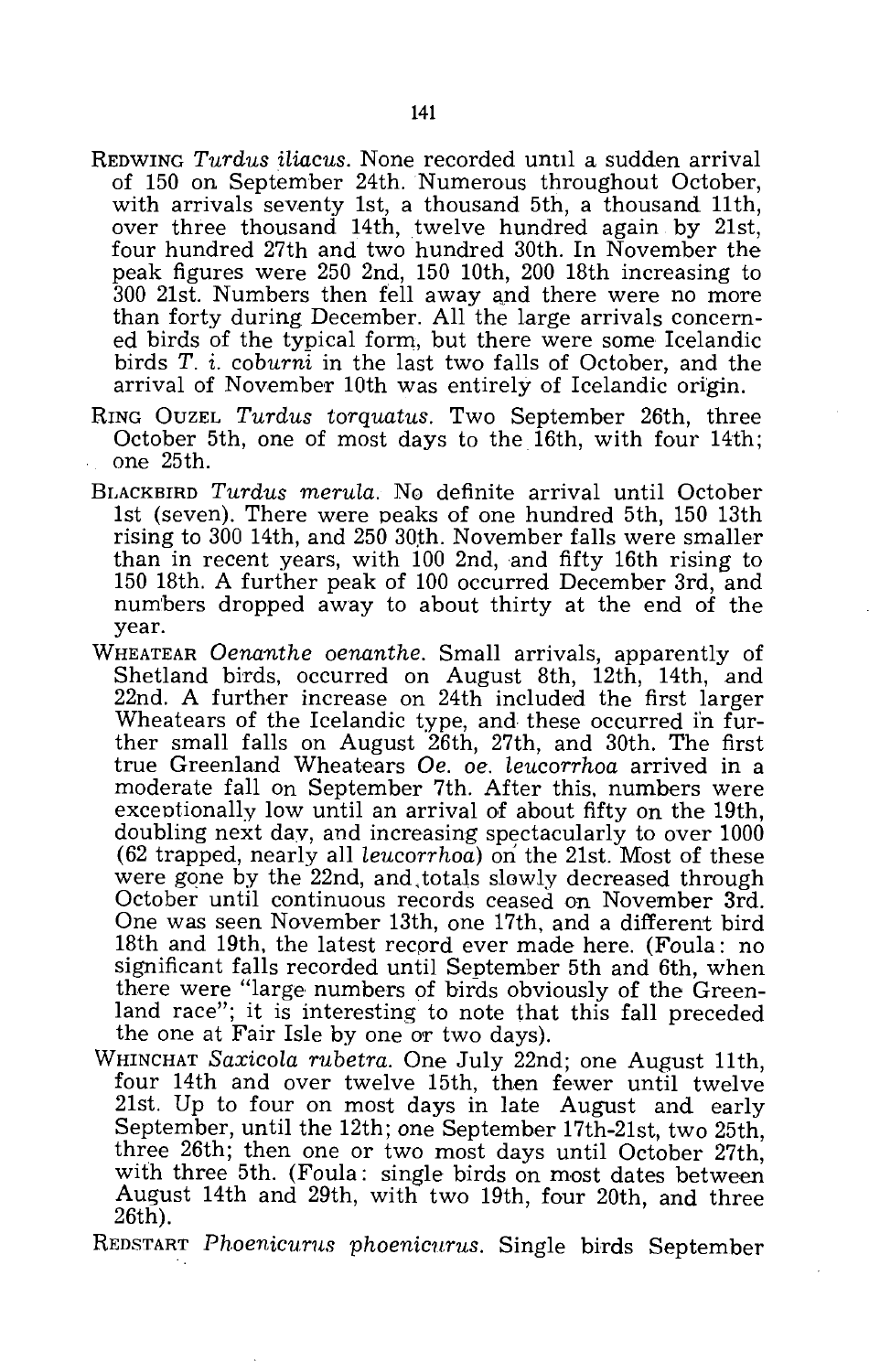6th, 8th, and 21st; four 25th, five 26th, up to three until the 30th. Six October 1st, fewer to the 5th (ten). These left on the 7th and only one or two seen until 14th. Two or three October 17th to 19th, two 26th, and one November 3rd.

- BLUETHROAT *Cyanosylvia svecica.* Very scarce. A female September 16th to 23rd, with another 18th; a male 25th-26th. Single birds October 5th, 9th, and 15th.
- ROBIN *Erithacus rubecula.* Single birds' August 10th, 21st, September 8th. Up to three birds present 'September 25th to October 3rd, twenty-five 4th, fifty 5th to 11th. The biggest fall in the observatory's history began with a slight increase 12th, then over 200 13th, and over 400 14th. Numbers then gradually fell away until only two were seen 29th, but there were further small arrivals of ten to twenty on October 30th, November 22nd. At least four birds remained through the winter.

GRASSHOPPER WARBLER *Locustella naevia.* One October 15th.

- REED WARBLER *Acrocephalus scirpaceus.One* August 22nd.
- SEDGE WARBLER *Acrocephalus schoenabaenus*. One September 10th.
- ICTERINE WARBLER *Hippolais icterina.* Three individuals arrived between August 12th and 14th, and two more between 21st and 23rd. The last of these was seen 29th.
- BOOTED WARBLER *Hippolais caligata.* One trapped August 29th and seen again 31st. The second record for Fair Isle and Britain.
- BLACKCAP -*Sylvia* . *atricapilla.* Four or five different birds be tween September 5th and 12th, one 25th, two 28th, and three 30th. Seen daily October 1st to 20th, with maxima five 2nd and 3rd, ten 13th; odd birds later in the month, with four 31st. Up to three on ten days of November to the 27th.
- BARRED 'WARBLER *Sulvia nisoria.* Unusually numerous. Recorded on most days from August 19th to September 29th, with maxima of six August 21st, five 30th, and frequently up to three later. Perhaps thirty individuals in alL (Foula: about six individuals seen between August 20th and September 5th; four present on the 3rd).
- GARDEN WARBLER *Sylvia borin.* One July 9th. One August 12th, three 15th, and then seen most days to October 8th, with peaks of six August 26th and 29th, eight September 1st, five 4th and 26th. (Foula: several records of single birds from three' 6th).

WmTETHhoAT *Sylvia communis.* Single birds August 11th,

- LESSER WHITETHROAT *Sylvia curruca.* One August 20th, two September 14th. (Foula: one September 6th).
- WILLOW WARBLER *Phylloscopus trochilus*. One July 31st to August 2nd. Small numbers on most days August 9th to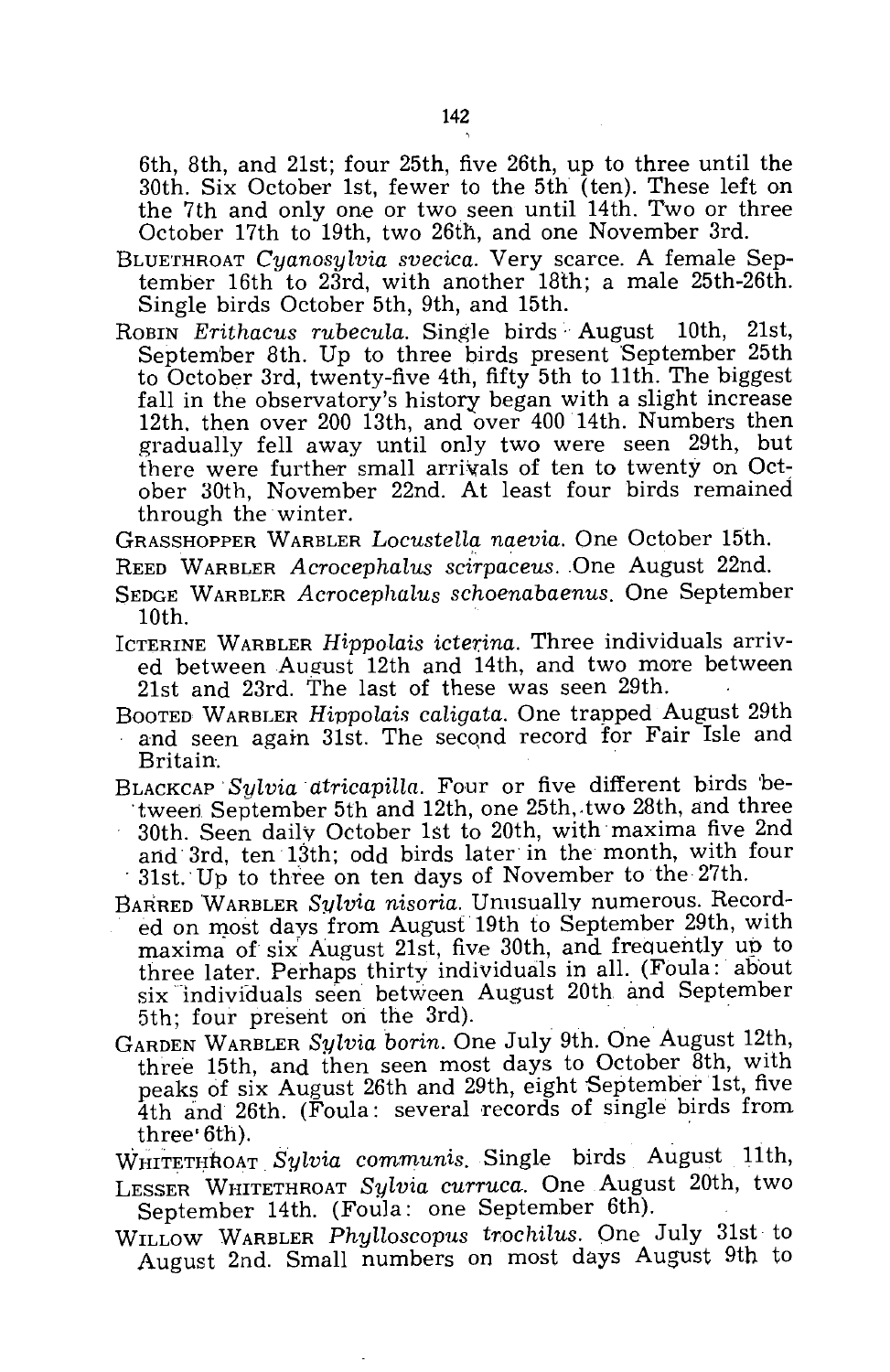October 4th, maxima eight August 23rd and 30th (rising to ten 31st), ten September 15th to 17th. (Foula: two August 11th and one most days to 25th, with six 22nd; one September 3rd onwards).

- CHIFFCHAFF *Phylloscopus collybita.* A very worn bird trapped July 21st was recaptured in heavy moult on September 8th. The first autumn migrant appeared September 11th, two next day, and there were one or two on most days later in the month. In October, 'three 2nd increasing to eight 5th, smaller numbers to fifteen 13th-14th, a gradual decrease to 24th. One 29th to 31st, November 2nd. Several of the October birds were of the "Northern" races, *Ph.* c. *abietinus/tristis.*
- WOOD WARBLER *PhyIloscopus sibilatrix.* Single birds July 30th-31st, August 3rd, 13th, and 30th.
- ARCTIC WARBLER *Phylloscopus borealis.* Single birds trapped on September 1st, 8th, and 17th.
- YELLOW-BROWED WARBLER *Phylloscopus inornatus.* Singly September 26th, October 2nd to 5th, 12th, and 14th.
- GOLDCREST *Regulus regulus.* One August 30th one or two September 1st to 3rd and 8th-9th. Seen most days September 25th to November 22nd, with arrivals of ten September 26th, twenty-five October 4th increasing to at least 300 next day. The great majority of these died on the island though there was probably some emigration about October 12th-14th; less than ten remained at the end of the month. Five November 5th and three 22nd were probably newcomers. The October arrival was by far the biggest recorded since the war.
- SPOTTED FLYCATCHER *Muscicapa striata.* Very scarce. One September 11th, one October 4th to 7th, two 8th, one 9th and 14th. (Foula: one August 11th and September 2nd).
- PIED FLYCATCHER *Muscicapa hypoleuca*. Usually present August 10th to October 6th, but maxima only four August 21st, eight 30th. four September 13th. (Foula: two August 20th and one 22nd, September 7th).
- RED-BREASTED FLYCATCHER *Muscicapa parva.* One September ] 2th and 13th. 17th and 25th; four 26th, one to 30th. One October 2nd, two 3rd, one· 6th, 19th, and 20th.
- HEDGE SPARROW *Prunella modularis.* First seen October 2nd, one on several days to 12th; twelve 13th, five 14th, and one or two most days to 25th. One November 12th and 16th-17th. (Foula: one August 6th). '
- MEADOW PIPIT *Anthus pratensis.* No big falls, but moderate arrivals August 25th-27th and 30th-31st, September 7th, 12th, and 19th-20th, small increases October 25th and 'November 20th. A few present until December 19th (perhaps later). (Foula: some increase noted in the last few days ot August).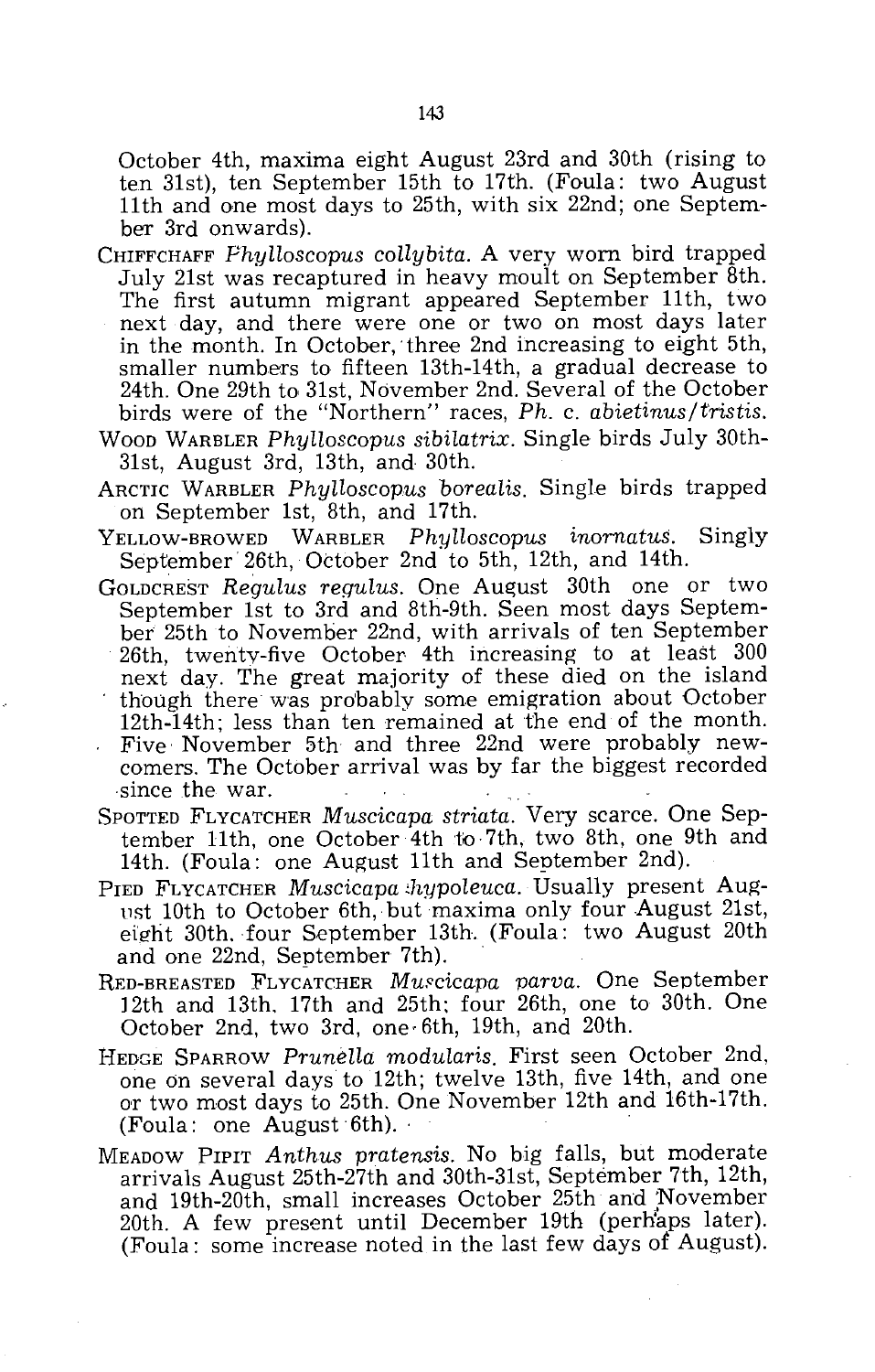- TREE PIPIT *Anthus trivialis.* Very scarce. One September 8th to 13th, 26th, two 28th, one 29th. In October, up to three (13th) on twelve days to the 24th.
- RICHARD'S PIPIT *Anthus novaezeelandiae.* Three together October 8th.
- WHITE WAGTAIL *Motacilla alba.* Qne July '14th. Seen on most days August 8th to October 11th, with main arrivals of twenty August 14th, twenty-five 23rd increasing to seventy 26th, thirty-five September 7th increasing to forty-five next day. Less than ten after September 13th, single birds in October. Late straggler(s) October 23rd and 26th-28th. (Foula: first seen August 7th, up to thirty later in the period of observation).
- GREY WAGTAIL *Motacilla cinerea*. One October 2nd and 4th-6th. (Foula: Three August 9th, two 10th, one 11th).
- YELLOW WAGTAIL *Motacilla flava.* Single Blue-headed Wagtails M. f. *flava* September 24th, and (perhaps same bird) 27th to October 9th. Others not racially determined on September 14th and 16th, October 15th. (Foula: birds of unknown race on August 5th and September 5th).
- WAXWING *Bombucilla garrulus.* Two or three October 31st, one to November 2nd; two 4th, one'to 6th; one 10th-11th, 13th, and 18th.
- GREAT GREY SHRIKE *Lanius ex cubit or.* One October 13th, joined by another 18th, one to 20th.
- RED-BACKED SHRIKE *Lanius cristatus.* A juvenile September 11th.
- STARLING Sturnus vulgaris. A slight increase October 13th, great numbers at the lighthouses during the following night, and many more on the island 14th. Another noticeable fall 29th, but no observed increases later.
- GREENFINCH *Chloris chloris.* More than for many years. One October 12th, eleven 13th, five 15th, four 17th, one 18th, twelve 19th; one 21st and 23rd, two 27th and 29th, six 31st. One or two most days November 2nd to 10th, one 22nd to 25th, and one December 9th.
- SISKIN *Carduelis spinus.* One June 26th and two 27th to 29th. Two arrived October 1st; there were seven by 5th and thirty 6th. Figures fluctuated in the next two weeks but it is not clear if there were any further significant arrivals; thirty were still present 19th, but in the rest of the month no more than three. Seen most days in November with 15-20 6th and 7th, and a further wave peaking at ten 26th. Three records in December; one bird 15th, two 20th, and three 24th.
- LINNET *Carduelis cannabina.* Five July 3rd and one 23rd. (Foula: one August 6th, three 9th, one 10th and 11th).

TWTTE *Cardnelis flavirostris.* Probably a small increase in the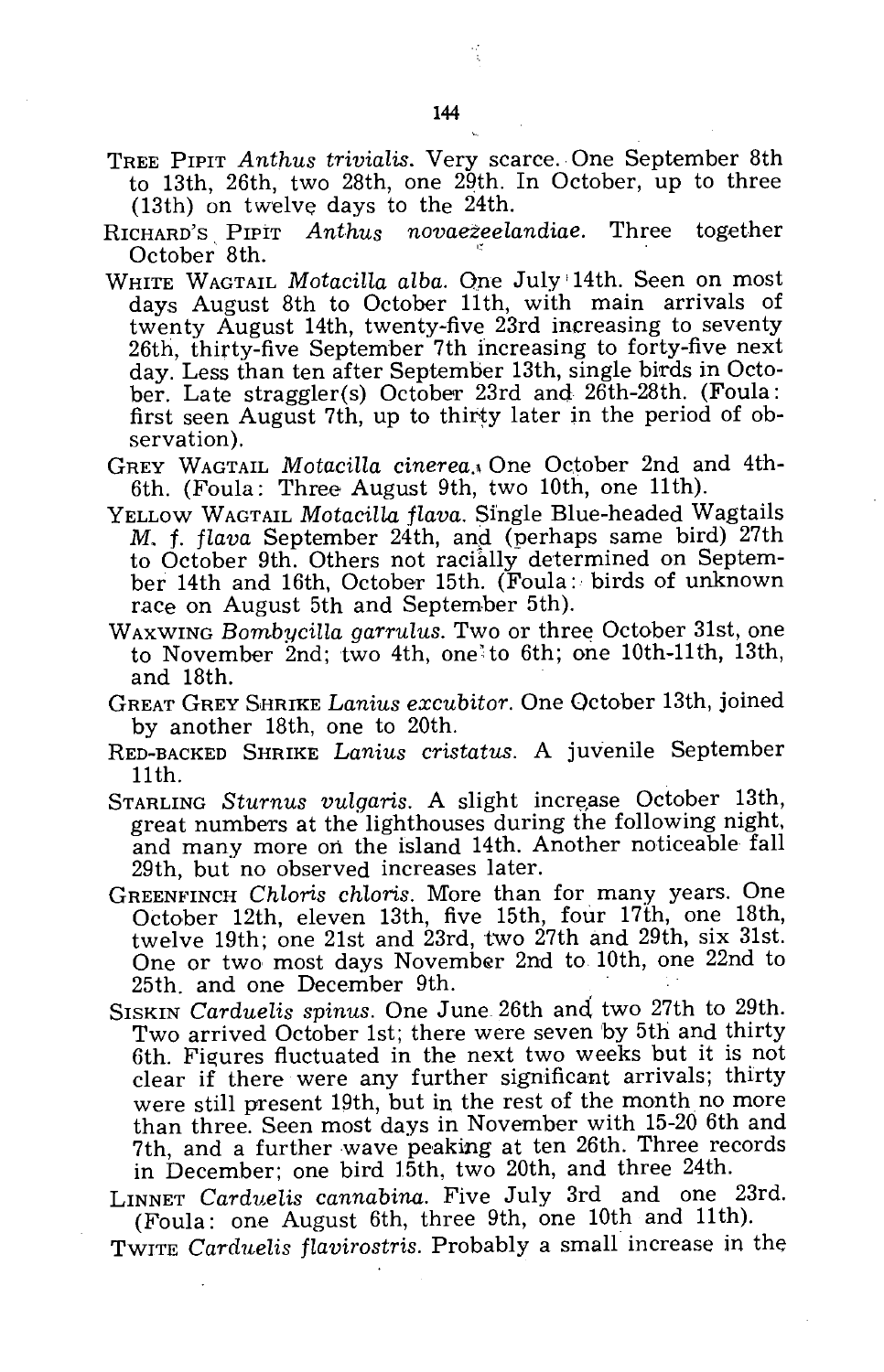last three days of August. The local birds began to decrease in early October, declining from about 250 to 100 on the 5th, and down to tifty by the end of the month. The last birds were seen November 23rd.

- REDPOLL *Carduelis flammea*. An invasion of Greenland Redpolls C. f. *rostrata* began with two August 26th and there were at least five by 31st, decreasing to two September 5th. A second arrival began with four 9th and increased to sixteen 13th, over twenty 16th; and after a decline there were again ten by 23rd and fifteen 25th, with fewer to the end of the month. Seventeen more appeared October 1st, over twenty 2nd and 3rd, and up to twelve were present until the 19th, up to five until November 2nd. A small irruption of Mealy Redpolls C. f. *flammea* began with two November 7th, and up to eight (21st) were seen during the next two weeks, but none later. (Foula: apart from a dubious record of three August 10th, the first was a single bird August 27th; there were five 28th, and one or two until September 3rd).
- BULLFINCH Pyrrhula pyrrhula. A female October 22nd to 30th, two November 6th and one 7th. A male December 10th. All were of the Northern (typical) form.
- SCARLET GROSBEAK *Carpodacus erythrinus.* Two August 29th and 30th, four 31St, two remaining September 1st and 2nd. Another September 7th to 10th, and one 15th to 25th. (Foula: one September 2nd to 5th,; another 5th and 6th).
- CROSSBILL *Loxia curvirostra.* One July 12th and 13th, three next day, and seven by 16th. Two July 19th, ten 20th, fifty 21st, and up to 30·daily till end of month. Forty-one August 1st, then none until 9th, but up to seven on most days later in the month. Up .to four on six days of September and one October 2nd to 8th. (Foula: fifteen August 3rd-4th and two 5th; one 11th, and at least one or two frequently until the 29th. Two September 2nd-4th, four 5th and 6th).
- TWO-BARRED CROSSBILL *Loxia leucoptera.* (Foula: one immature August 21st).
- CHAFFINCH *Fringilla coelebs.Small* numbers from September 25th. Thirty-five by October 2nd, and fifty 5th, then gradually decreasing to only odd birds by last week of October, with a further arrival of fifteen 29th. One or two on nine days in November, one December 12th.
- BRAMBLING *Fringilla montifringilla*. Six September 25th and a few later in the month. Nine October 1st increasing to fifteen 2nd and fifty 5th; numbers then fell away until a fall of eighty-five 15th, a hundred 16th-17th, 250 18th, followed by a gradual decrease to odd birds at the end of October. In November, up to five (12th) on most days to the 22nd. One December 11th and 14th.

CORN BUNTING *Emberiza cala'ndra.* Thirteen October 22nd-

ŧ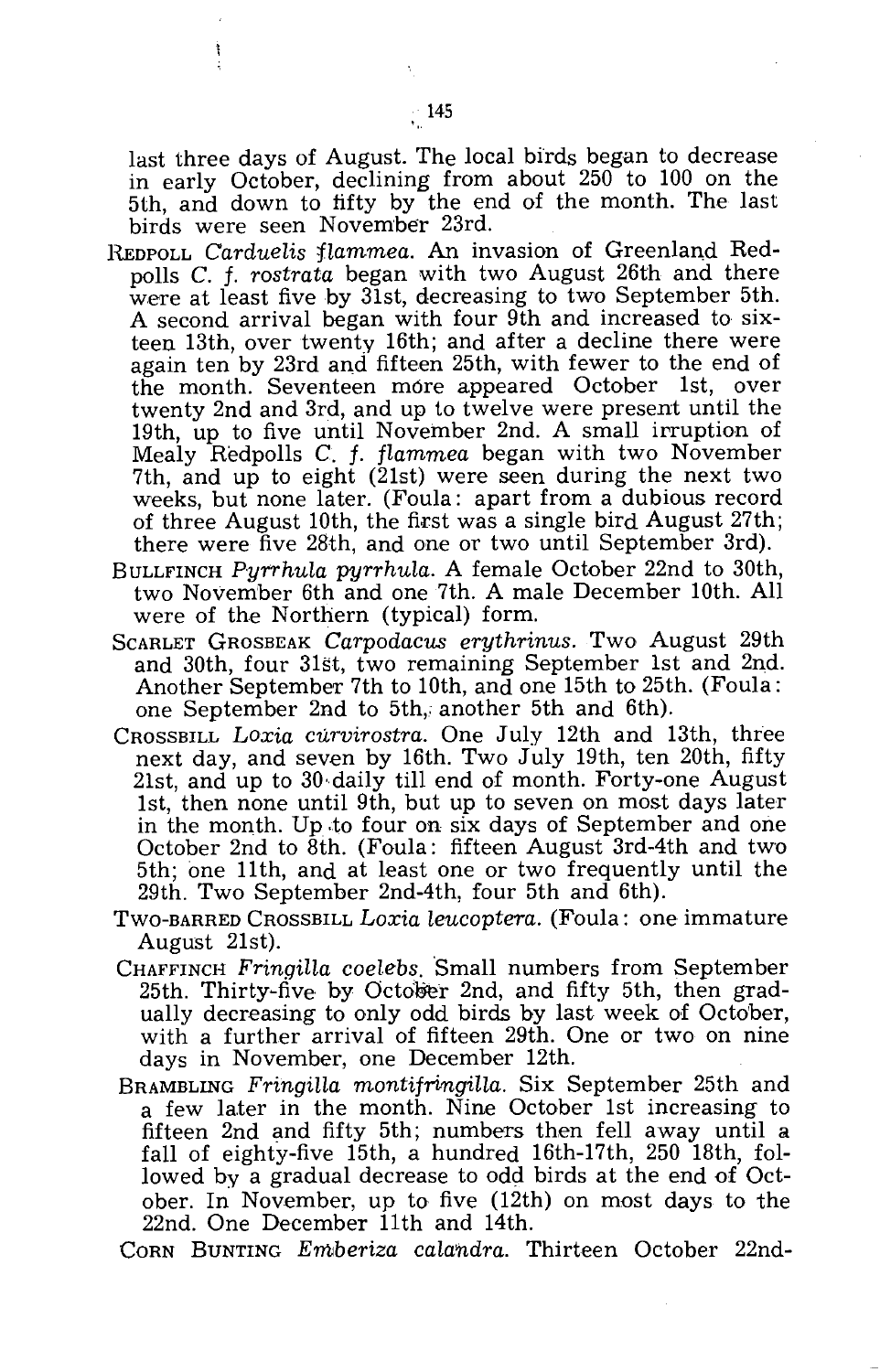23rd, seven-24th, two November 4th, one 7th, 10th, 14th, two 20th and 21st,

- YELLOWHAMMER *Emberiza citrinella.* First seen October 10th, five by 15th, nine by 18th and fifteen 20th, a few daily until November 4th. Odd birds in following ten days, then four 18th increasing to six 21st-22nd, one or two till December 5th.
- RUSTIC BUNTING *Emberiza rustica.* One seen by James A. Stout October 15th.
- LITTLE BUNTING *Emberiza pusilla.* One trapped October 17th, .another seen 19th to 27th.
- REED BUNTING *Emberiza schoeniclus.* Seen daily from September 25th to October 27th. One or two at first, increasing to six October 2nd, seventeen 5th to 7th, and after a decrease to twelve or more 18th; still ten 25th. Single (different) 'birds November 19th, 21st, and 28th.
- LAPLAND BUNTING *Calcarius lapponicus.* One August 27th, five 30th, ten 31st, increasing to 26 by September 4th; a few daily to 17th. Four reappeared September 23rd, and up to three most days to 30th; twelve October 1st, seventeen 2nd, and smaller numbers present until 27th. In November, two 1st, one 2nd and 6th; two 16th, three 18th and 20th, one 30th and December 3rd (same bird). The late November birds were all of a very pale sandy colour, and perhaps of eastern origin. (Foula: three or four August 27th, two 28th, one 29th; eight 31st, about thirty-five September 1st, probably about fifty on the island by 6th).
- SNOW BUNTING *Plectrophenax nivalis.* First seen September 12th, and usually present for rest of year. Peak numbers were twenty-five September 16th, forty-five 20th and October 5th, 150 October 8th, 170 29th and 200 31st; 600 November 3rd, 800 7th, and after a decrease 300 16th increasing to 21st. About 100 present through December.
- TREE SPARROW Passer montanus. One October 19th, and 29th to November 4th.

#### **56. Recent Recoveries of Birds Marked** .at **Fair Isle**

The following reports were received during 1959:

- FULMAR. AT 59433, an adult ringed on July 27th 1958, was caught on a fishing-vessel 12 miles E. of Scarborough, Yorks, on February 22nd 1959; and AT 61745, a chick of August 8th 1958, was killed at Fuenterrabia (Guipzcoa), Spain about October 10th 1958.
- SHAG. Two 1958 and two 1959 chicks were recorded from Shetland (Trondra, Burra Isle, and two in Yell). Two other 1959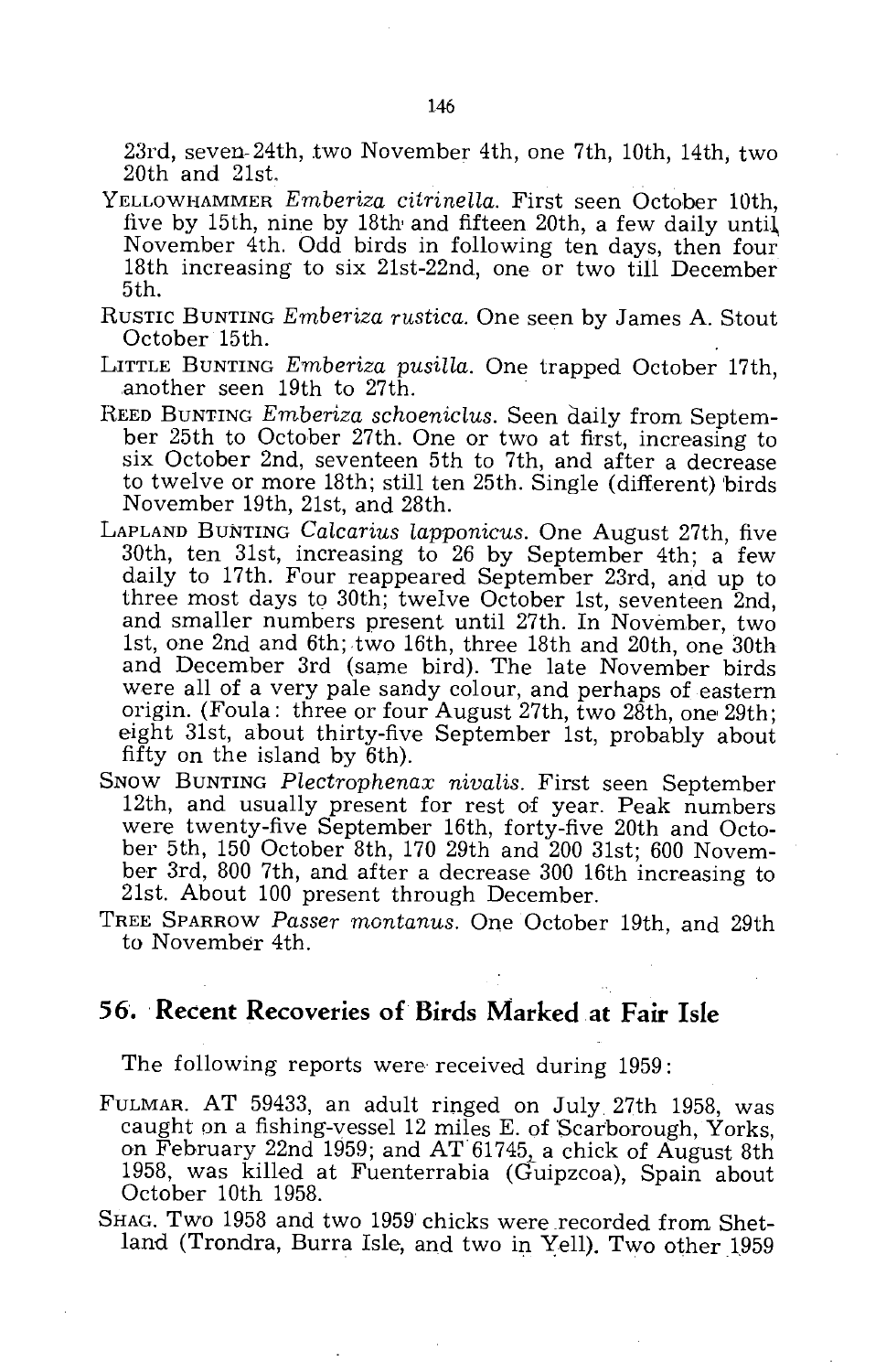young were in Scotland during the autumn, 1008175 at Kyle lighthouse (Inverness) on October 14th, and 1008495 at Helmsdale (Sutherland) on November 19th. A chick ringed on June 30th 1958, 520756, was found in a fishing-net near Maasholm-, Kappeln, off the Baltic shore of Schleswig-Holstein in North Germany, on March 24th 1959. This is apparently an area from which Shags are seldom recorded. Finally, a chick of June 15th  $1959, 1008140$ , was found at Rekefjord (Rogaland) in south-west Norway on October 10th.

- GREAT BLACK-BACKED GULL. 412662, a young bird ringed on the Sheep Craig on July 9th 1959, was caught on a fishing-boat about 25 miles N.W. of Loch Inchard (Sutherland) about December 14th 1959.
- HAZORBILL. Four of the 45 Razorbills marked in 1959 had already been recovered abroad by the end of the year. AT 64119, a chick marked on July 1st, was shot near Faerder lighthouse in Oslofjord, Norway, on September 25th; AT 64113 and AT 64314, young ringed on July 1st and 8th, were both shot near Haugesund (Rogaland) during the first week of October; and AT 64408, a chick of July 11th, was caught at Santurce, near Baracaldo, (Vizcaya) Spain, on November 23rd.
- GUILLEMOT. Three 1959 chicks, all ringed at Wester Lother on July 8th 1959, were killed in Norway during the autumn. AT 64269 was at Sogne, near Kristiansund on October 3rd; AT 64286 was off Risor (Aust-Agder) on October 9th (these two places are in the Skagerrak); and AT 64261 was in Inner Boknfjord (Rogaland) on the North Sea coast on November 21st.
- PUFFIN. Two chicks ringed on successive days in 1958 were reported from widely separated areas in their first winter. AT 55103, ringed July 10th, was caught at Plaistow (Essex) about January 14th 1959. AT 55204, marked on July 11th, was shot at Sardloq, Julianehab district, in S.W. Greenland, on November 24th 1958. The latter seems to be the first British auk to be recovered in the enormous winter sea-bird concentration in these waters.
- 80NG THRUSH. One ririged, V76126, during the great arrival of March 31st 1958, was shot at Marcay, near Poitiers (Vienne), France, on January 1st 1959.
- REDWING. Two recoveries both concerned birds of the Iceland form. 887051 was ringed as first-winter on October 29th 1956 and found injured at Castlebar (Co. Mayo) Eire on December 29th 1959. 887721 was marked as adult on November 8th 1957 and killed at Queyrac (Gironde) France on November 1st 1959.
- BLACKBIRD. Twenty-three recoveries. Seven of these were in or near the presumed breeding-area: W 14848, ringed as

 $\mathbf{r}$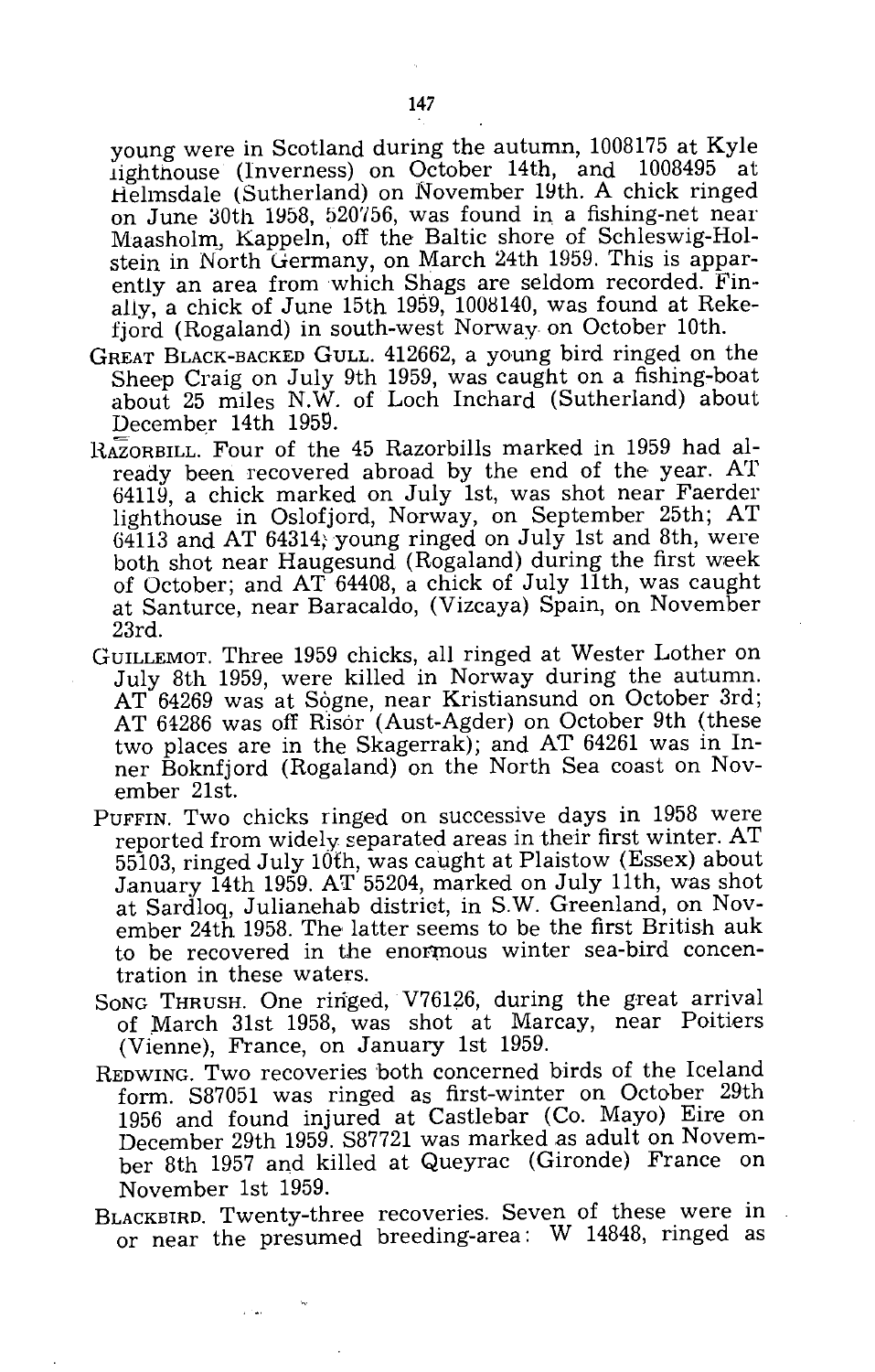adult May 2nd 1956, found dead at Idland, Gjesdal (Rogaland) Norway on April 11th 1959; R 49488, a first-summer bird of ,March 17th 1959, found at Kristiansund (More og Romsdal) Norway on May 5th 1959; S 87901, first-summer capture. on March 29th 1958, found dead at Skernine, (Fyn) Denmark, on June 30th 1959; V 76008, ringed as first-winter on March 31st 1958 and shot near Karlskrona (Blekinge) Sweden about September 11th 1959; V 76410, first-summer bird of April 19th 1958, shot at Kimstad (Ostergotland) Sweden about July 15th 1959; R 49379, another first-year bird ringed November 23rd 1958 and killed by a cat at Bergstena, nr. Alingsas (Alvsborg) Sweden on April 15th 1959; and S 87798, first-winter of November 14th 1957, killed by striking a window at Pihlajalahti, Saaminki (Mikkeli) Finland on April 14th 1959. The latter was the most easterly recovery of any Blackbird marked in Britain.

Eleven more birds were reported from the presumed winter areas: three caught in late November 1958, R 49366, R 49359, and R 49391, were recovered early in 1959 in Banffshire, Orkney, and Aberdeenshire; two others, R 78490 and R 78860, caught during the autumn of 1959, were in the Isle of Lewis and Morayshire in November. The remaining six had been ringed a year or more before they were recovered: three of these were in the normal winter area in western Ireland (S 87659, V 76347, and R 20243) but V 76389 was at Thurleigh, Bedfordshire in January 1959 (another bird from the abnormal arrivals of March-April 1958); S 87284, ringed November 18th 1957, was near Oldenburg (Holstein) Germany on January 16th 1959, and R 49389, ringed November 23rd 1958, was caught at Haneberg, near Sokndal, Egersund, in south-west Norway on December 11th 1959.

Of the remaining Blackbird recoveries, four were in western Norway at mid-autumn dates; they could have been already on passage. Three of them, R 49395, R 49450, and R 49513, had been ringed in autumn 1958 or spring 1959 and were reported in the following autumn; the other was a long-delayed return of a first-winter bird, SF 756, trapped at Fair Isle on October 22nd 1950 and caught at Indre Aure (Nordmore) Norway in "autumn 1956."

The last Blackbird return was the most curious. R 78333 was a first-winter bird ringed on October 14th 1959 and recaptured at Kvingo, near Masfjorden (Hordaland) Norway only two days later. There had been a large fall of Scandinavian birds at Fair Isle in the early hours of the 14th, and presumably this bird stayed no more than a day on the west side of the North Sea before returning home!

WHEATEAR. F 21500, ringed as a first-winter bird on August 29th 1958, was found dead at Bandol (Var) on the Mediterranean coast of France on April 12th 1959. This was our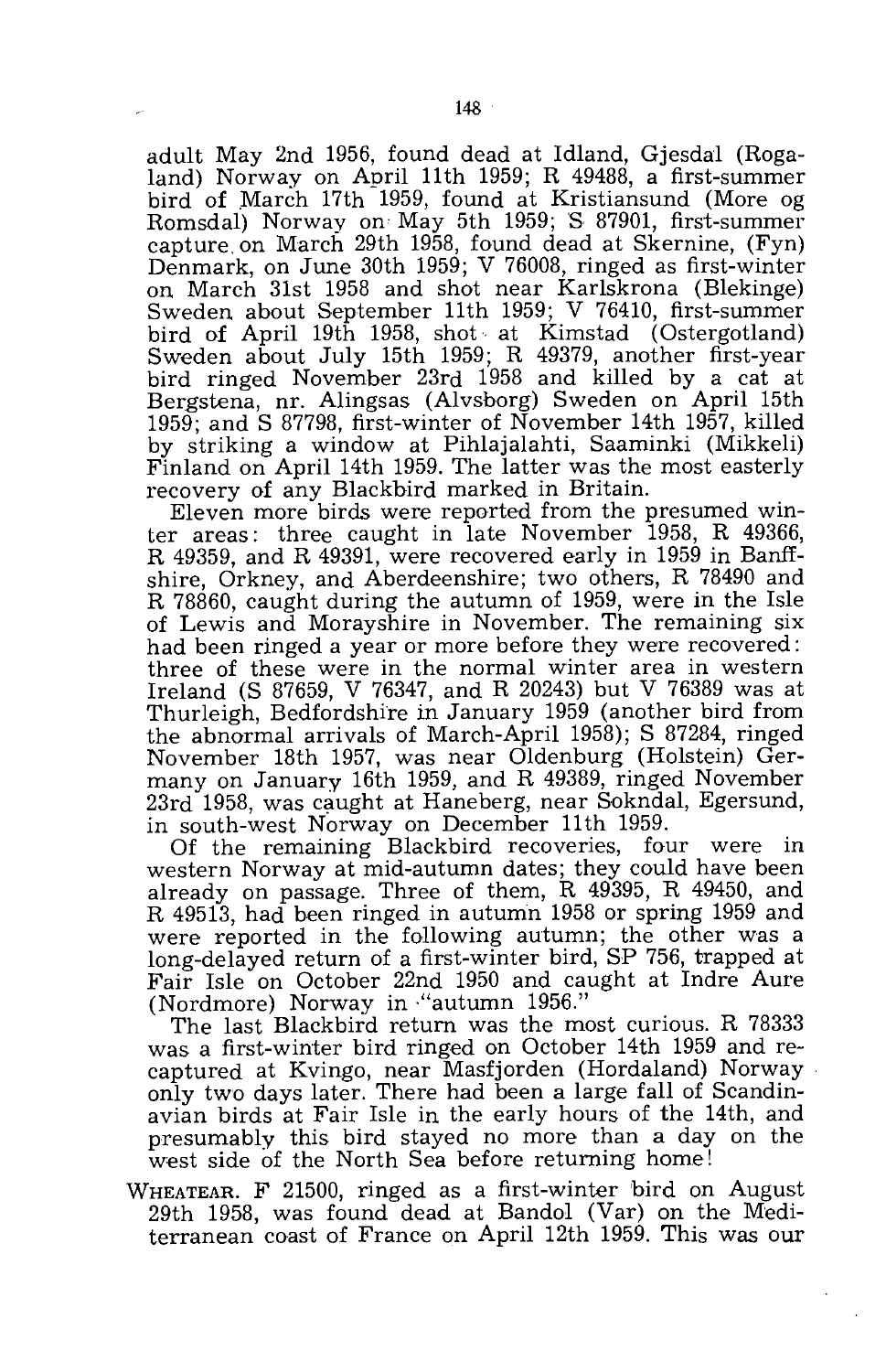first recovery of the species at any distance from the western seaboard of Europe. C 47616, another first-winter bird ringed August 27th 1956, was found dying at Weisdale, Shetland presumably in its nesting-ground, about July 22nd 1959.

- BLUETHROAT. K 81795, a first-summer female ringed May 24th 1959 was found dying on the sea-front at Ostende, Belgium (600 miles S.S.E.) only four days later. This recovery was discussed in the Bull. Vol. 4, No 4.
- MEADOW PIPIT. A bird caught on September 3rd 1958 and ringed F 21628 was shot at Seville, Spain, about November 13th.
- STARLING. Five local-born birds were reported. V 76712 was at Shapinsay, Orkney, in its first January, and three others, S 87214, S 87294, and S 87893, were recovered in their second winters at Lybster (Caithness), Shapinsay, and Sandwick (Shetland); W 14959, ringed as a juvenile on June 20th 1956, was caught exhausted on a ship about twenty miles south of Iceland at the end of February 1958; perhaps it boarded the ship near Fair Isle.

#### **57. Recaptures of Local Birds at Fair Isle in 1959**

- SHAG. Three breeding adults of 1958 were recaptured at the same nest-sites in 1959.
- PURPLE SANDPIPER. A bird, trapped on December 7th 1958 was still on the, island on May 7th 1959.
- PUFFIN. Five adults ringed at the nest in June and July 1957 were handled again in the summer of 1959. Two of them had also been caught in 1958.
- TYSTIE. There were three recaptures of birds ringed at the South Haven colony. An: adult of July 1955 was found dead in June 1959, another marked in,June 1956 was breeding in the same place in 1958 and 1959, and a chick of 1954 was nesting at its birthplace in its fifth year.

WREN. Juveniles of 1955 and 1957 were retrapped in June 1959.

- WHEATEAR. Six birds from earlier ,years were recaught: a chick and a juvenile of 1954 (the latter had also been handled in 1955), an adult and a juvenile of 1956, an adult of 1957, and a chick of 1958.'
- MEADOW PiPIT. Three juveniles of July and August 1956, and two chicks and five juveniles of 1958, were caught again during the 1959 breeding-season.
- ROCK PIPIT. The oldest recaptures were three juveniles of 1954, one of which had been handled in 1955, 1956, and 1958. A single juvenile of 1956, three from 1957, and two from 1958 were also taken.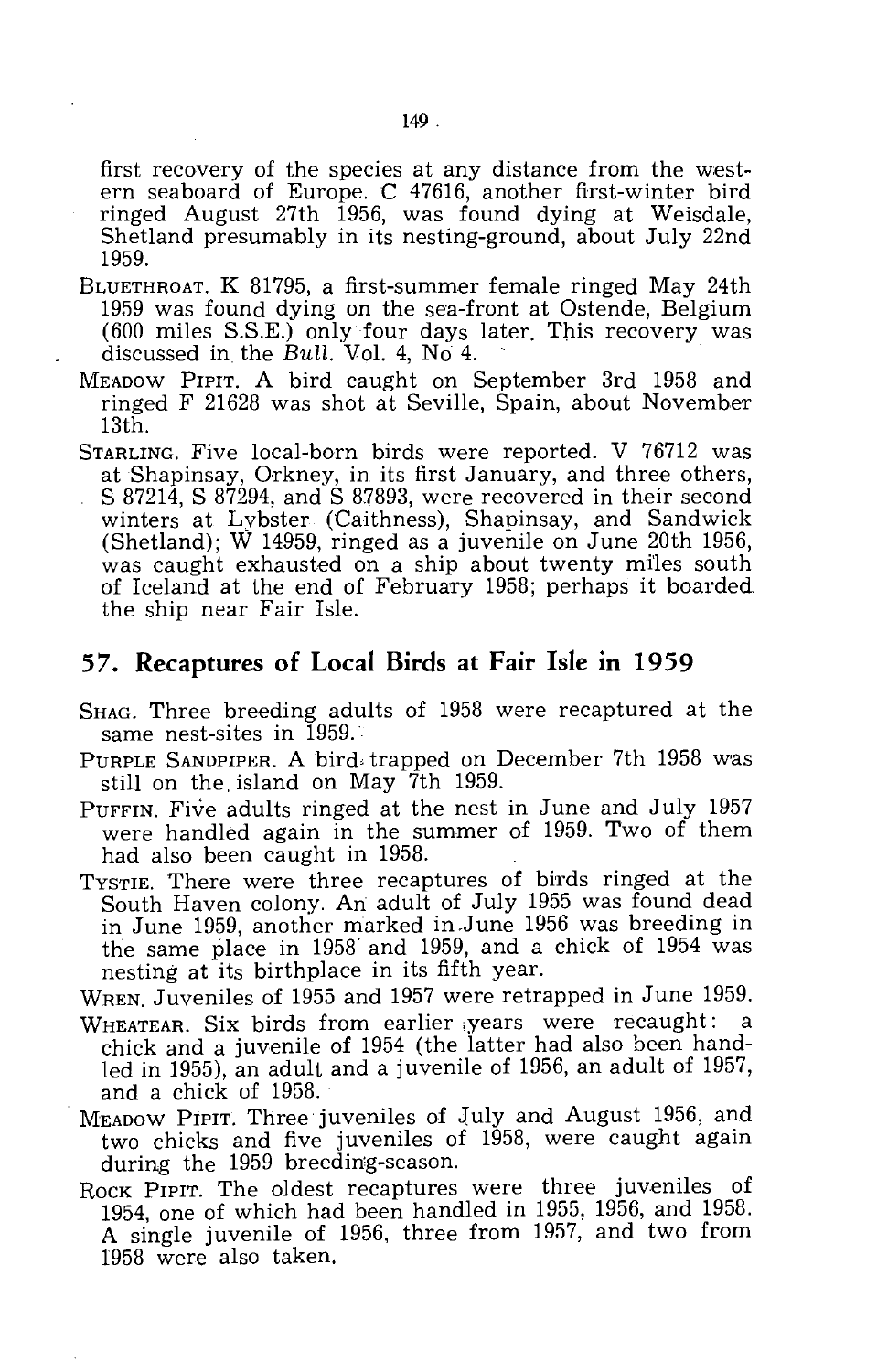- STARLING. Forty-six recaptures from 'earlier years. The oldest were an adult of September 1951 and a "full-grown" of the following November. An adult of September 1953 had been taken in every year up to 1959. The other retraps were three juveniles of  $1954$ , two of  $1955$ , three adults and eight juveniles of 1956, four of each from 1957, and six adults, thirteen juveniles from 1958.
- TWITE. The five retraps included one six-year old, a juvenile of Julv 1953. The others were an adult and a first-winter bird of 1956, a juvenile and an autumn "full-grown" from 1958.
- HOUSE SPARROW. The senior bird among twenty-five retraps had been ringed as an adult in May 1952, and was therefore at least eight years old. Another had been marked "fullgrown" in October 1953. Two juveniles of 1956, three of 1957, four adults and ten juveniles of 1958 were also caught.

## **58. Bird Notes from Haroldswick, Unst, Autumn 1959**

#### MAGNUS SINCL,AIR

- GREAT NORTHERN DIVER *Colyrnbus imrner.* One inshore, December 12th and 16th.
- RED-THROATED DIVER *Colyrnbus stellatus.* The last seen were two in flight, September 13th.
- LONG-TAILED DUCK *Clangula hyemalis*. The first autumn arrivals were five September 26th.
- WfIOOPER SWAN *Cygnus cygnus.* Heard on the night of October 24th, and five seen next day.

BUZZARD *Buteo buteo.* One on September 14th.

MERLIN *Fa:lco colurnbarius.* One September 14th and 15th.

KESTREL *Fateo tinnunculus.* Two July 17th. Single birds August 12th, 22nd to 25th, and 31st. Two September 1st, three next day, and one 16th, 22nd, 30th. One October 7th and two November 11th.

WATER RAIL *Rallus aquaticus.* One October 10th.

OYSTERCATCHER Haematopus ostralegus. Most had left by mid-August; but three seen 24th, and two at Skaw September 13th. Four appeared on October 11th, and a single bird December 10th and 11th.

SANDERLING *Crocethia alba.* Six at Norwick on September 3rd. RUFF *Philomachus pugnax.* One August 12th and 14th.

BONXIE *Catharacta skua.* Three still at Saxa Vord breedinggrounds on October 10th. The last seen was one flying west on 25th. .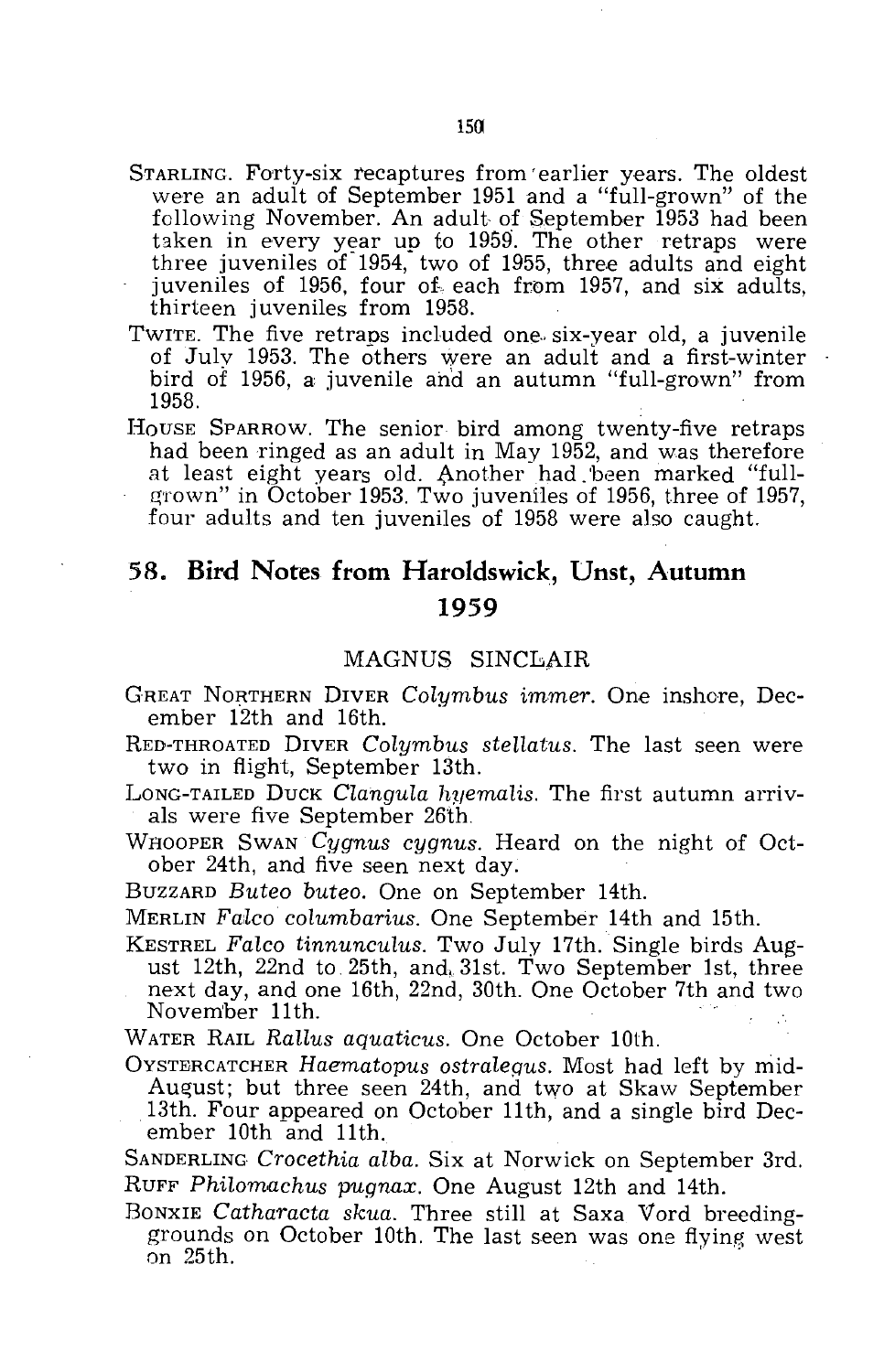- ICELAND GULL *Larus glaucoides.* An immature noted November 30th, and what was probably the same bird remained throughout December.
- ARCTIC TERN *Sterna macrura.* Last of breeding birds seen August 24th. In September two passed on 9th and 18th, one 21st, and two 26th. Single birds seen October 1st and 25th, and one November 1st was my first November record.
- Woop PIGEON *Columba palumbarius*. Occurred singly on October 10th to 12th and November 23rd.
- TURTLE DOVE *Streptopelia turtur.* One July 17th, September 1st and 12th.
- CUCKOO *Cuculus canorus*. One reported from Norwick in the third week of August.
- SWALLOW *Hirundo rustica.* One July 4th, four 7th to 9th and 23rd-24th. Single birds August 2nd, 13th, and 24th; a straggler September 30th.
- JACKDAW *Corvus monedula.* One October 20th and 22nd, my first autumn record.
- GREAT TIT *Parus major.* One arrived October 20th, and three on 24th. These birds stayed in different areas and all four seen November 3rd. One to three seen daily through November, but all except one disappeared with the severe S.E. gales on' December 6th-8th. The remaining bird wintered at Haroldswick.
- FIELDFARE. *Turdus pilaris.* A flock of seven October 8th, and small numbers in the fourth week of October, also between November 6th and 9th.
- REDWING *Turdus iliacus.* One September 16th, and a small flock 26th. Quite common from October 4th to end of month, the largest numbers being on the 6th, 8th to 12th, and 20th. Most numerous in the first half November. A single bird noted on December 15th and 19th.
- WHEATEAR *Oenanthe oenanthe.* Increases on August 12th and Septemper 22nd. In October, two 3rd and odd birds from 19th to .end of month. The last were two November 1st.

WHlNCHAT *Saxicola rubetra.* One at Skaw\on'September 13th.

- REDSTART *Phoenicurus phoenicurus.* Several between October 21st and 25th.
- BLACK R.EDSTART *Phoenicurus ochruros.* One October 24th to 26th.
- R.OBIN *Erithacus rubecufa.* Noted on October 22nd and 31st, November 1st and 11th.
- BLACKCAP *Sylvia atricapilla.* Two females at Skaw on September 13th, and a late bird at Haroldswick November 22nd.

GARDEN WARBLER *Sylvia borin.* One September 13th.

WILLOW WARBLER/CHIFFCHAFF *Phylloscopus trochilus/colly-*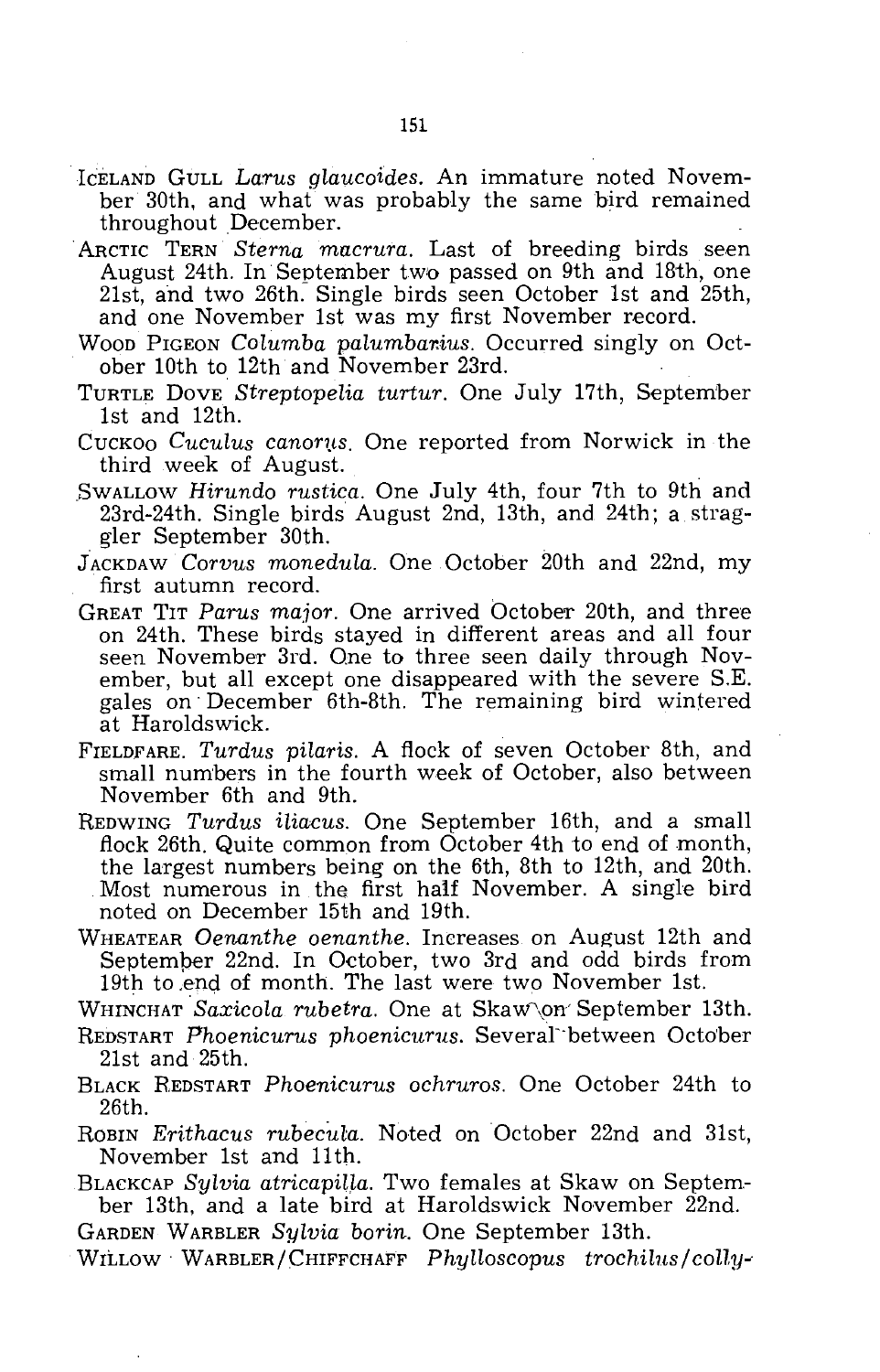*bita.* A Willow identified September 21st; two leaf-warblers October 10th, and a late bird, almost certainly Chiffchaff, November 23rd-24th. 152<br>
bita. A Willow identified September 21st; two leaf-war<br>
October 10th, and a late-bird, almost certainly Chiff<br>
November 23rd-24th.<br>
DLDCREST Regulus regulus. One September 26th. Very<br>
prous October 12th to 17th, feedi

- GOLDCREST *Regulus regulus*. One September 26th. Very numerous October 12th to 17th, feeding amongst potato haulms, and seen up to 22nd. (Two were on top of Saxa Vord hill on 16th). A single bird November 20th.
- PIED/WHITE WAGTAIL *MotaciHa aLba:* Very numerous this autumn, after breeding. The last Pied M.a.yarrelli was a male August 24th and 25th. Many birds were present till mid-September, and three at Baltasound October 2nd.
- YELLOW WAGTAIL *Motacilla flava*. One of undetermined race seen on the Ward of Norwick on September 6th.
- SrsKIN *CardueLis spinus.* One November 3rd and 25th.
- TWITE *Carduelis flavirostris*. An albino seen from November 10th to 20th in a flock of 200-300 birds.
- REDPOLL *CardueLis* fLammea.·.Many more than usual this autumn. Up to six with a flock of Twites on September 1st and 2nd and again 10th and 11th. More present in the first week of October. Occurred again from November 3rd to 7th, and about 'a score seen from 10th to 12th, a few in the fourth week also. Three noted December 15th. (Judging from the arrivals at Fair Isle, the September and October birds would be mainly Greenlanders C. f. *rostrata,* and. the later ones mainly Mealies C. f. *flammea.*—ED.).
- CROSSBILL *Loxia curvirostra.* A juvenile August 11th. Two September 3rd and 4th and three 7th.
- CHAFFINCH *FringiHa coeLebs.* Seen in the first week of October, and again on the 20th.
- BRAMBLING *Fringilla montifringiHa.* One October 1st.
- SNOW BUNTING Plectrophenax nivalis. Appeared in the last week of September. Small flocks early October, but increasing between the 20th and the end of the month. Present throughout November and December, with peak numbers November 5th-6th and 19th, December 3rd and 17th.
- TREE SPARROW *Passer montanus*. A flock of at least six juveniles and adults at Skaw on September 13th.

#### **59. Shetland Bird Notes, June 1960**

#### L. S. V. & U. M. VENABLES

TUFTED DUCK *Aythya fuligula*. A female with six chicks on the Loch of Hillwell, Dunrossness, in 1952 was the first breeding record for Shetland. In July 1957 R. F. Dickens found a female with two chicks on Loch Kirkigarth, Walls. In May 1958 we saw a pair and two drakes on the Loch of Collaster,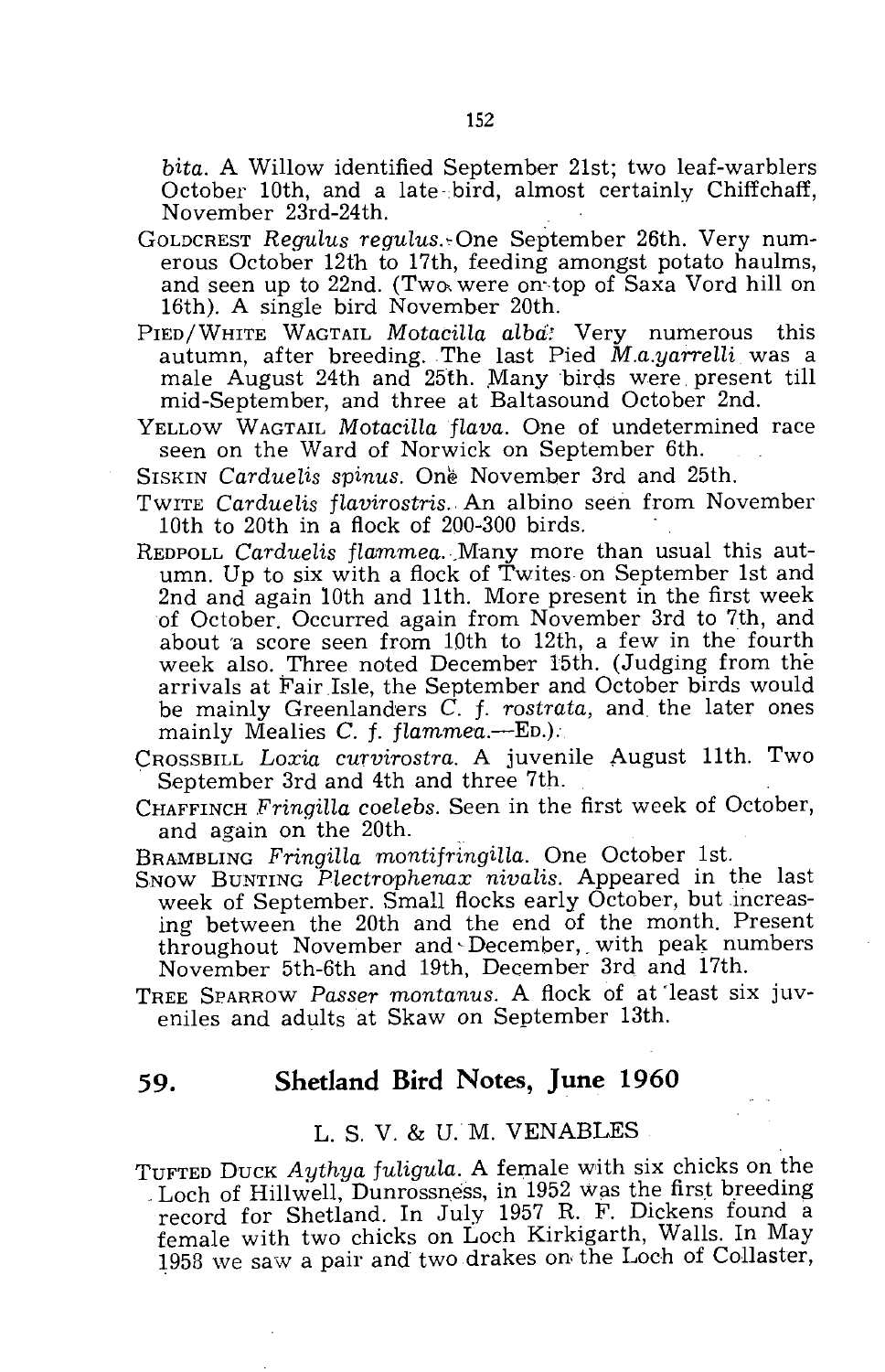Sandness, where in July of the following year M. Sanderson saw six males, six females and three broods of young. On this loch in June 1960 we saw six males and two females, and J. Peterson found pairs near Loch Kirkigarth.

This is one of the species we 'Suggested *(Birds and Mammals of Shetland* 1955) might soon colonise Shetland.

- MUTE SWAN *Cygnus olor.* Four arrived on Loch Spiggie in early June 1960. These kept in two pairs, one of which left in a few days. but the other pair was still present on 3rd July and would take bread from the hand. Orkney in the nearest Mute Swan locality.
- COMMON PARTRIDGE *Perdix perdix.* On 9th June Major R. D. Winton of Kergord told us that he had 50 eggs under hens. Previous attempts to establish this species have all failed.
- PHEASANT Phasianus colchicus. In 1959 Major R. D. Winton introduced two males, four females and 30 eggs, of which 15 hatched successfully under hens. On 9th June 1960 he told us that he knew of-two females on eggs in the Kergord Plantations, and two further nests that had been robbed by vermin. Previous introductions have never established themselves permanently.
- COOT *Fulica atra.* None seen on Loch Hillwell in June 1960. This was the last breeding place so the species now seems to be extinct in Shetland. Moorhens *Gallinula chloropus*  seem rapidly to be approaching the same fate.
- LAPWING *Vanellus vanellus* and CURLEW *Numenius arquata.*  Both have conspicuously increased in Dunrossness since we left in 1953.
- REDS HANK *Tringa totanus.* Previously a very rare and occasional breeder in Dunrossness; in fact we have no definite record since June 1939. However two to three pairs nested there in 1957, 1959 and 1960.
- BLACK-HEADED GULL *Larus ridibundus.* The colony between Lochs Spiggie and Brow was the largest and perhaps oldest in Shetland and had increased to . about 260 pairs by 1958. In 1959 there were only about 45 pairs, and in  $1960$  about 25-30 pairs. The local inhabitants report greatly increased predation by Great Skuas *Stercorarius skua* and the larger gulls over recent years but as this is largely nest- and juvenilepredation it could hardly, by itself, account for the reduction of over 200 pairs in one year.
- COMMON TERN *Sterna hirundo.* First recorded breeding in 1901. The percentage of Common to Arctic Terns *Sterna macrura* is still increasing: quite markedly so over recent years in Dunrossness and the Westside.
- WOOD PIGEON *Columba palumbus.* Small numbers still nest in Kergord Plantations where breeding began about 1939-40.

 $\mathbf{I}$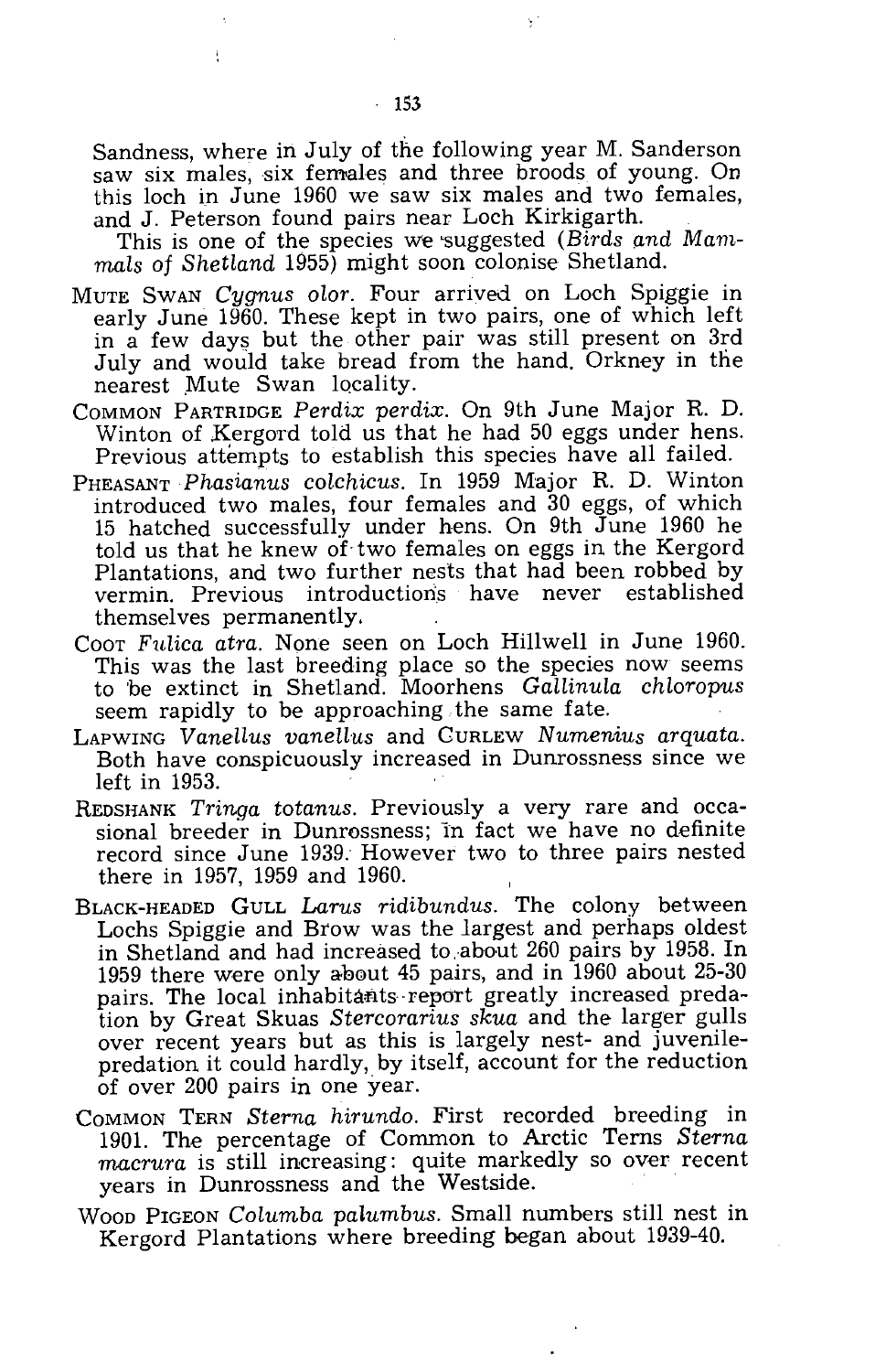- SWALLOW *Hirundo rustica.* Two flying among the sheds near the kippering kiln at Scalloway on 20th June. This species nests occasionally in Shethmd. In fact there was a nest at Tingwall near Scalloway in 1954.
- ROOK *Corvus frugilegus.* The rookery begun at Kergord Plantations in 1952 (the only one in Shetland) was still occupied in 1960 in spite of occasional control measures.
- Song THRUSH *Turdus ericetorum*. The last definite nest was at Kergord in 1958. None was seen at Kergord or Lerwick in 1959 or 1960, and in the latter year George Waterston saw none on a June visit to the North Isles. This small Shetland hone on a June visit to the North Isles. This small Shetland<br>breeding population, established some 50-60 years ago, seems<br>to be extinct.
- SEDGE WARBLER *Acrocephalus schoenobaenus.* Singing males (one in each case) at suitable nesting localities: Tresta 7th June (not subsequently), Mill Burn of Scousburgh 15th and 21st June (query intervening dates) and Loch of Hillwell 16th June. This species breeds in Orkney but so far no nest has been found in Shetland.
- GARDEN WARBLER *Sylvia borin.* We visited Tresta four times between 7th and 14th June and each time a Garden Warbler was singing there. It was in this bush- and tree-filled garden that we found an old warbler's nest in the autumn of 1950 which G. Charteris identified as that of either Garden WarbIer of Blackcap *Sylvia atricapiHa: Birds and Mammals* of *Shetland* 6. 154. There is no reliable breeding record for Shetland and previously we had heard the song only once (1946) in nine years though there have been three song records since 1955.
- PIED WAGTAIL *MotaciHa alba yarrelli.* A male at Kergord Mill Burn on 7th and 9th June. Very rarely recorded for Shetland, in fact this is the first we have seen there in spite of nine years' residence and many shorter vsiits. .

#### **60. Various Records from Shetland**

- LITTLE GULL *Larus minutus*. Two at the Bay of Scousbrough on October 11th 1959, and probably for a few days previously (T. Henderson).
- SNOWY OWL *Nyctea scandiaca.* One on the Quendale Links, Dunrossness, in December 1959 (W. Horne). The last record for the parish was in January 1952.
- GREAT TIT *Parus major.* There was a quite exceptional arrival of this species in Shetland in October 1959. Apart from the bird that arrived in Fair Isle on October 13th, and remained there until the end of March 1960, we have heard of the following records: at least eight at Halligarth and Balta-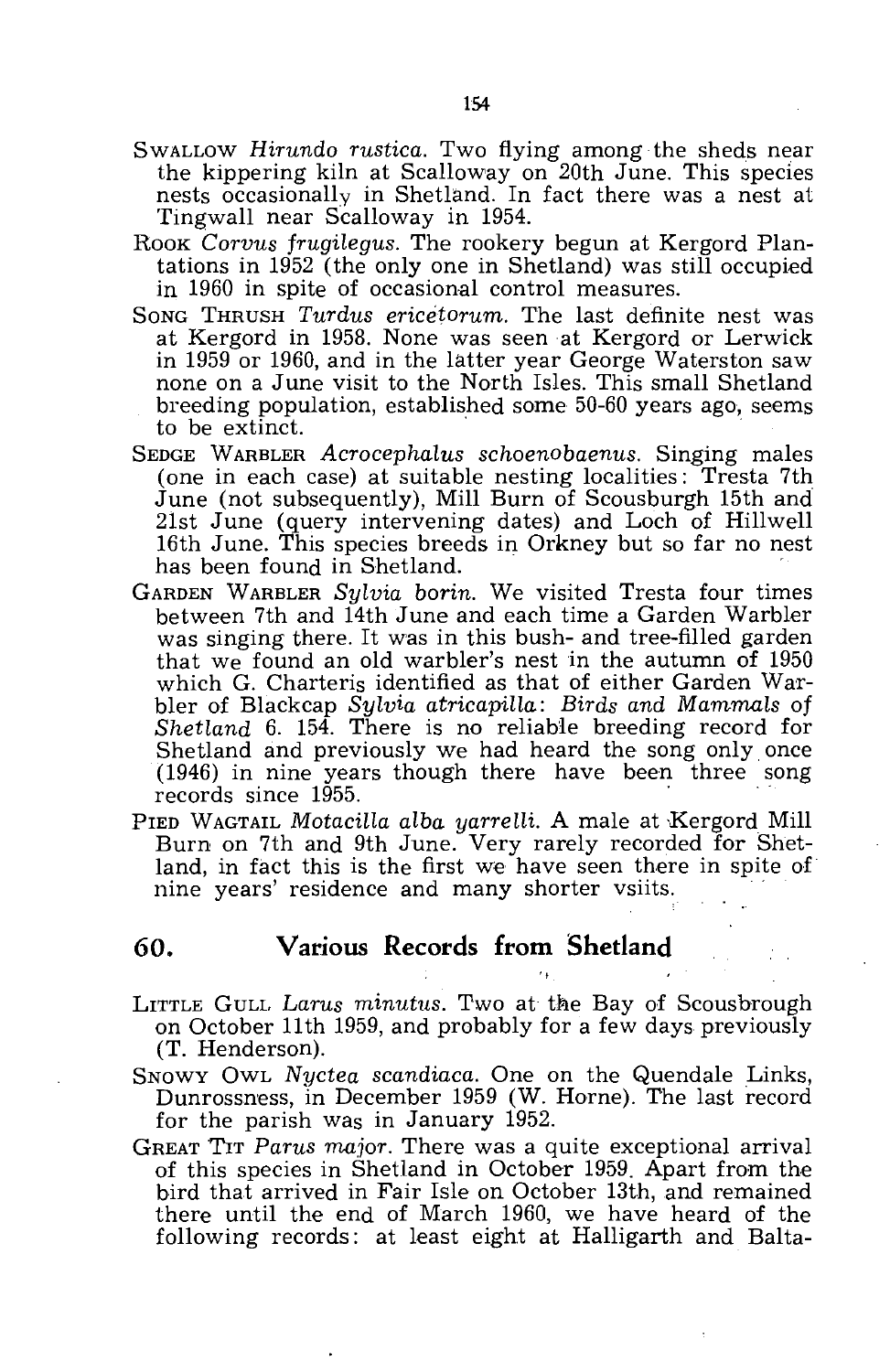sound, Unst, in late October, two of which were still at Baltasound in early March (S. T. Saxby); one at Haroldswick, Unst, October 20th, and three 24th, several of which remained throughout November, and one of which survived until at least the end of March 1960 (M. Sinclair); two on Fetlar October 16th and others, at least six, until the end of the month (L. Brown in *Scottish Birds);* two at Voe on December 3rd (Mrs D. Adie in S.B.); at least three in Lerwick in late October, which stayed through the winter (J. Peterson and T. Henderson). T. Henderson also heard of three birds wintering at Hillswick. The last winter in which more than odd birds are known to have remained in Shetland seems to have been in 1932-33.

# **61. Migration on North Ronaldshay, Orkney, in August 1959**

#### P. J. B. SLATER

The writer was present on North Ronaldshay, the most northerly island in the Orkneys, from 21st to 26th August 1959. The island is 4 miles long and  $1\frac{1}{2}$  broad and is separated from Sanday, its nearest neighbour, by a 2 mile channel. Fair Isle lies 20 miles to the North East.

The visit was an attempt to see whether any drift migrants of note occur there and to compare the birds seen with those which appeared on Fair Isle during the same period. Difficulties were experienced because the island is very highly cultivated and is too large to be covered in one day. In the centre of the island there is, however, a large sheltered clump of bushes and it was in this that most of the migrants were seen. The wind was South-East at the beginning of the period with mist on 21st and 22nd and rain on 24th and 25th.

On 21st there were 3 Willow and 3 Garden Warblers, 1 Barred Warbler and 1 Pied Flycatcher present and a single Swift was also recorded. All these birds left the following day when the mist lifted and the neighbouring islands became visible. There was another Pied Flycatcher on 22nd and single Whinchats on 22nd and 23rd when Wheatears reached a maximum also. There was another Swift on 23rd.

Wader numbers were very large compared with Fair Isle which is undoubtedly due to the more suitable coastline. Over a hundred Ringed Plover, Dunlin and Sanderling were seen and about half that number of Turnstone and Knot. Golden Plover was the most common wader with six or eight hundred on the island. A Purple Sandpiper and a Little Stint were recorded on 22nd.

There are about seven freshwater lochs on the island and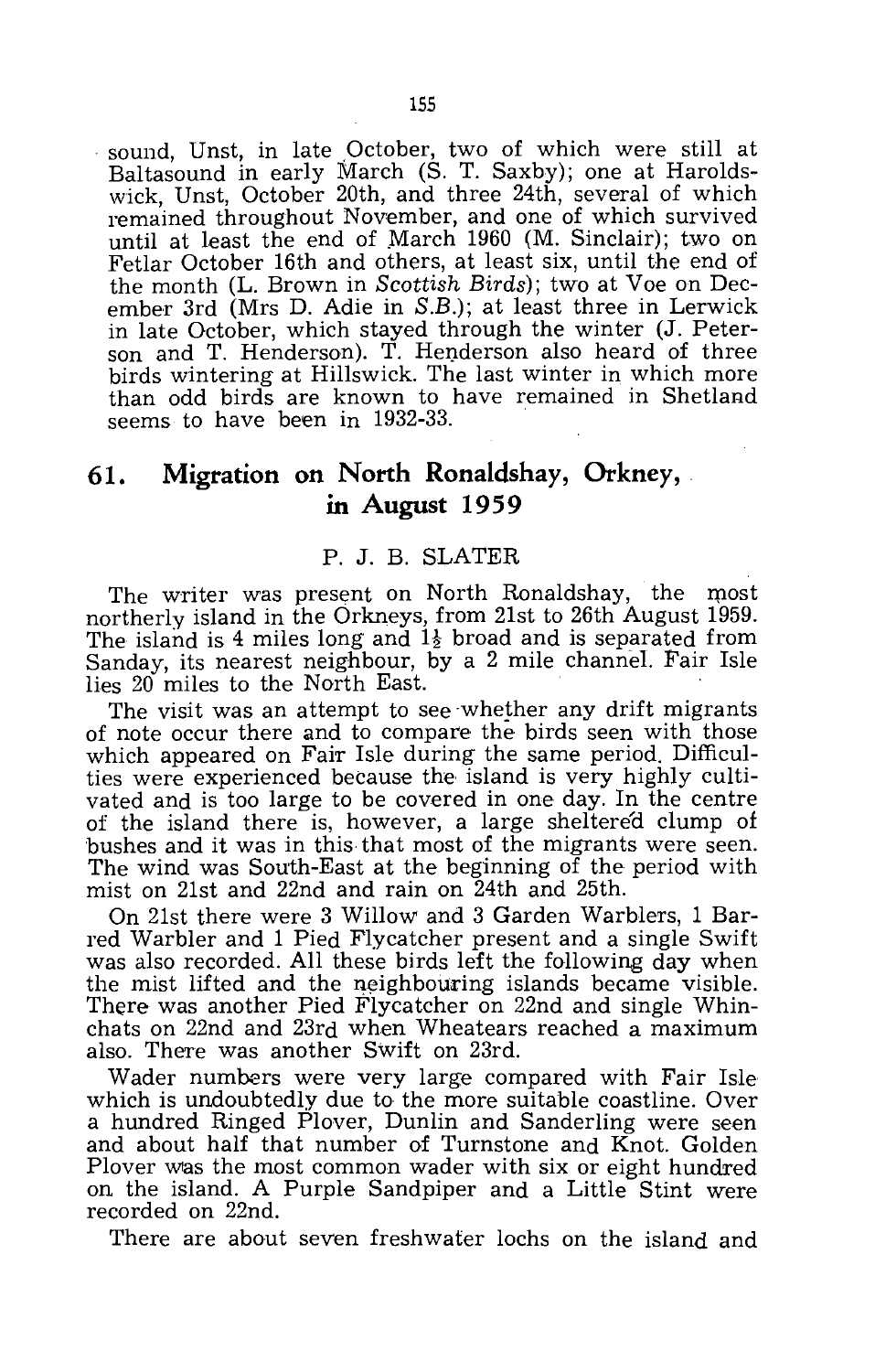10 Mallard, 16 Shoveler, 3 Teal and 2 Pintail, which were seen on these, may well have been resident. There were also 3 Wigeon on 23rd. A Short Eared Owl on 21st, 2 Merlins on 22nd and 2 Ravens on 23rd and 24th were the only predators of note. No Phalaropes were seen and the islanders say that they have not bred for about three years.

# **62. A Grey Seal Recovery**

The first tagged Grey Seal *Halichoerus grypus* to be found at Fair Isle was discovered freshly-dead by Jerome Stout of Leogh, on the beach at Hestigeo, on December 31st 1959. It bore a plastic tag inscribed London Zoo 5385, and had been marked on the Farne Islands, Northumberland, in September 1959.

#### CORRECTION

In the article on the birds of Handa by H. Dickinson and M. P. Harris, *(antea,* pp. 119-123) the accounts *of* the Cormorant and the Shag were inadvertently merged. The Cormorant paragraph should have ended with "a few seen daily," and the sentence beginning "A survey round the island ..." refers to the Shag *Phalacrocorax aristotelis.*